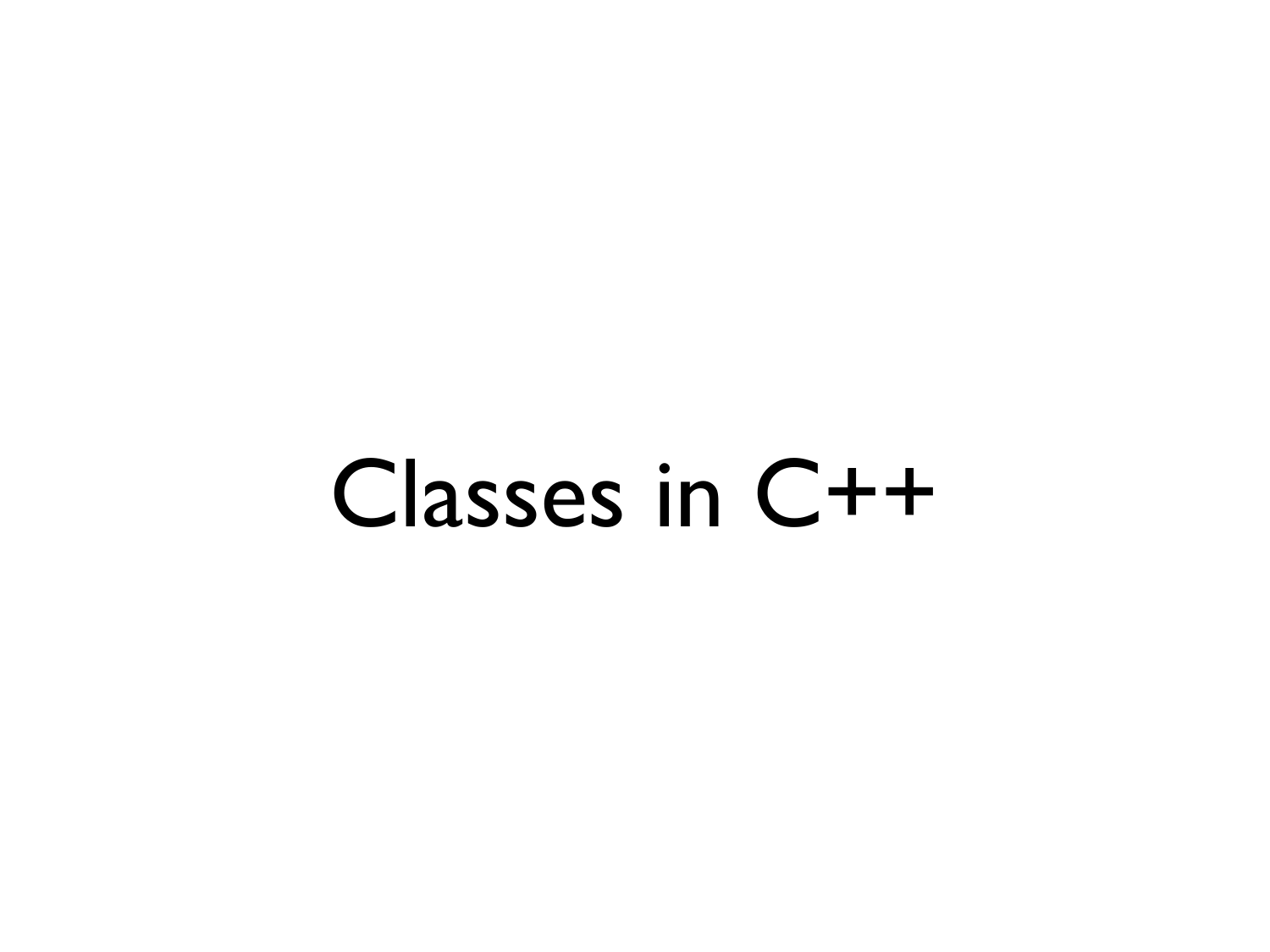A lot of this stuff is trivia, but it can be hard to discern up front. Classes in C++ are complex and have a ton of rules, most of which I look up as I go

I'll try to point out the core concepts and assign readings / practice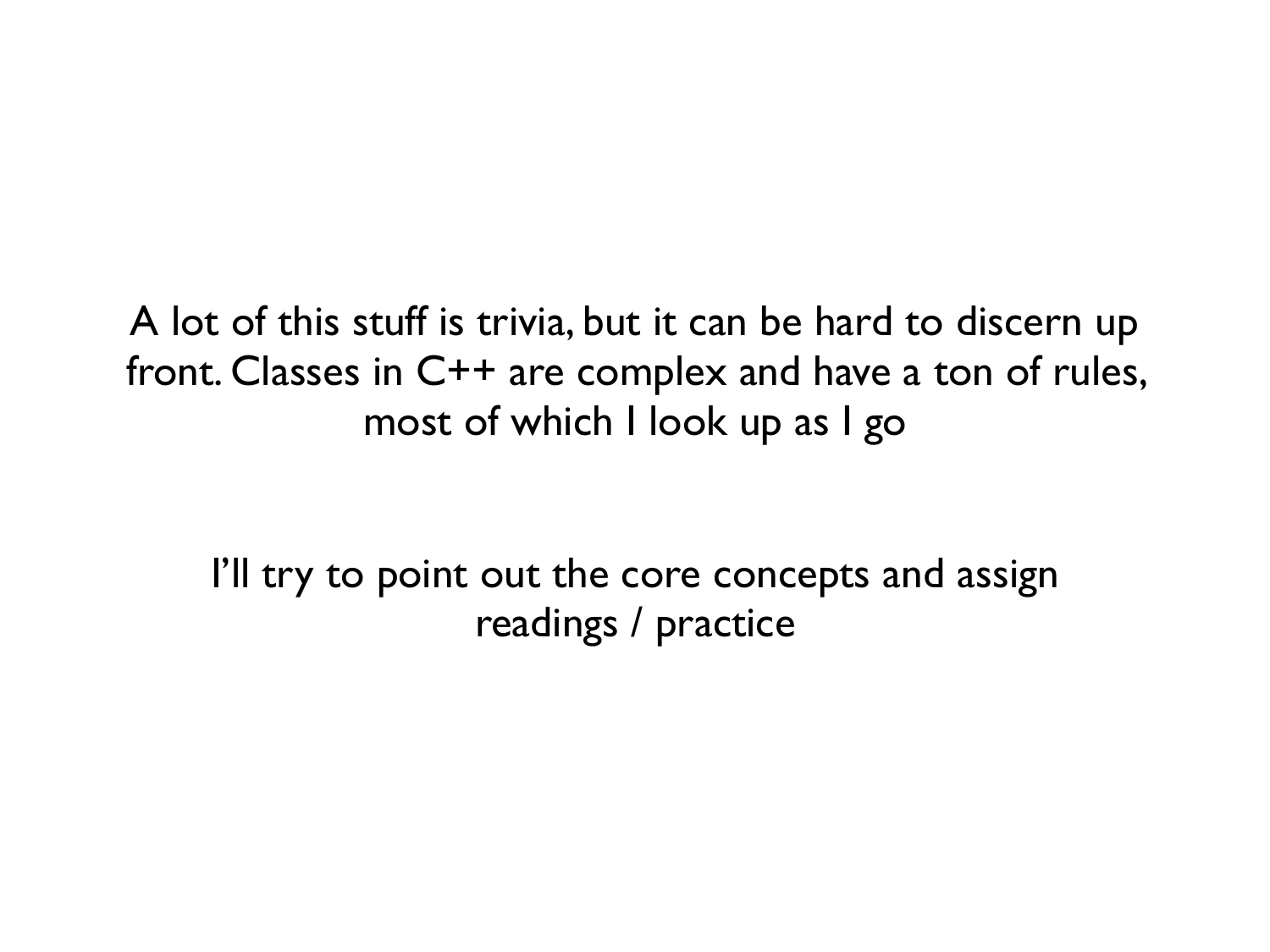#### Because there are so many rules, you **have** to do the reading

#### Coming to class **will not** be enough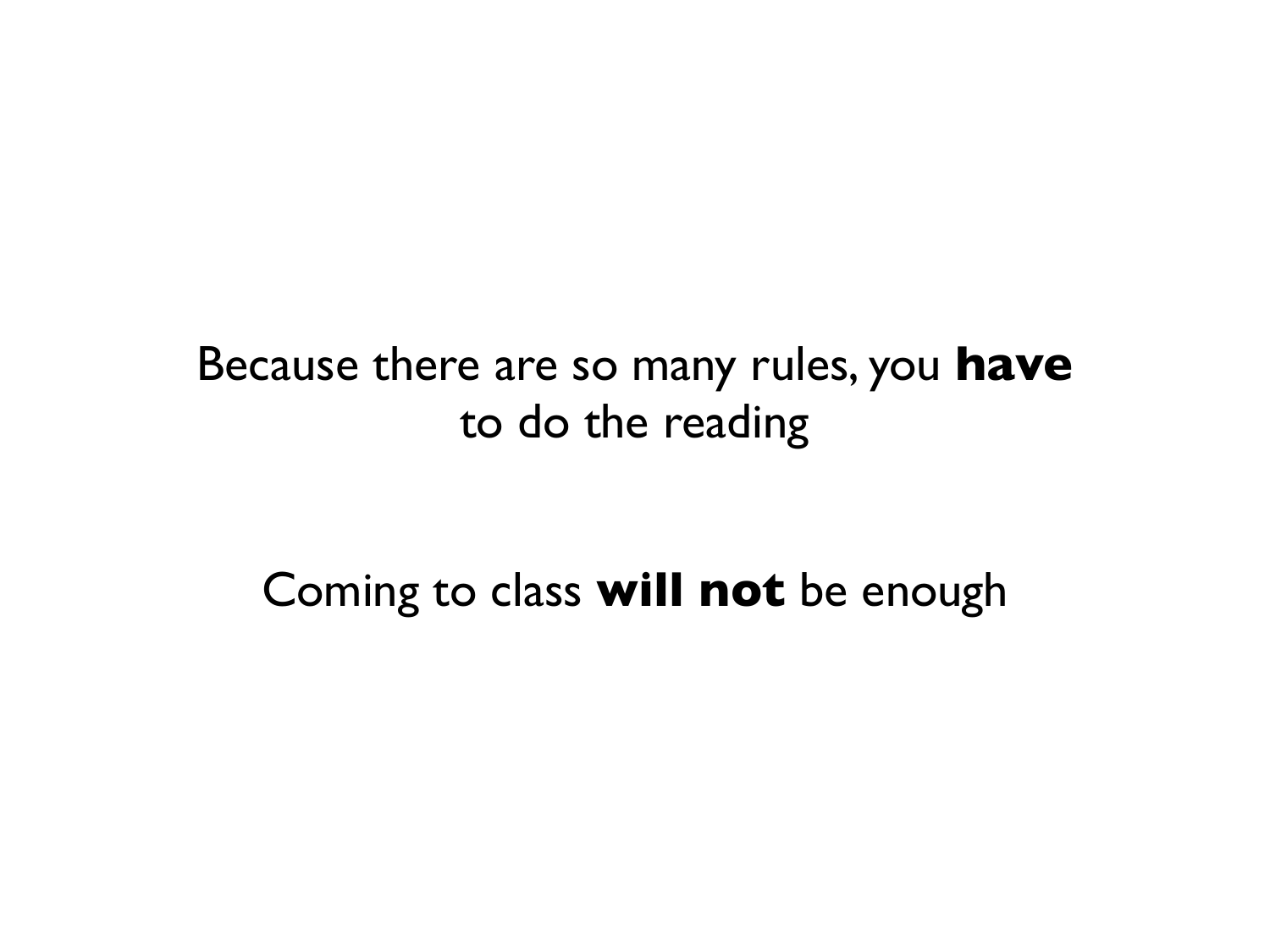#### Let's say I wanted to represent a rectangle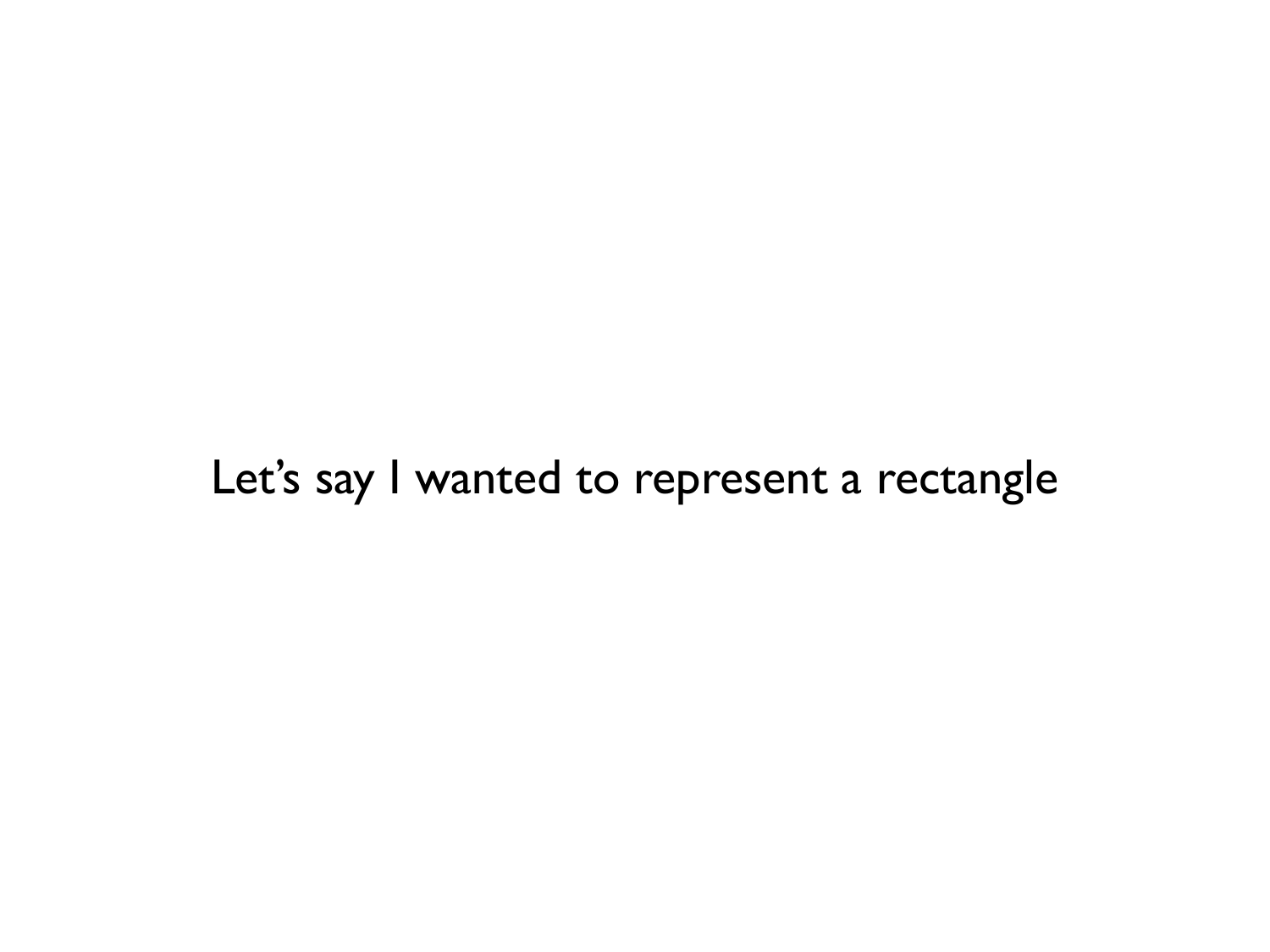```
class Rectangle { 
private: 
   unsigned int length; 
   unsigned int width; 
public: 
   Rectangle(unsigned int length, unsigned int width) 
     : length(length), width(width) 
\{ } 
   unsigned int area() const { 
    return (length * width);
   } 
};
```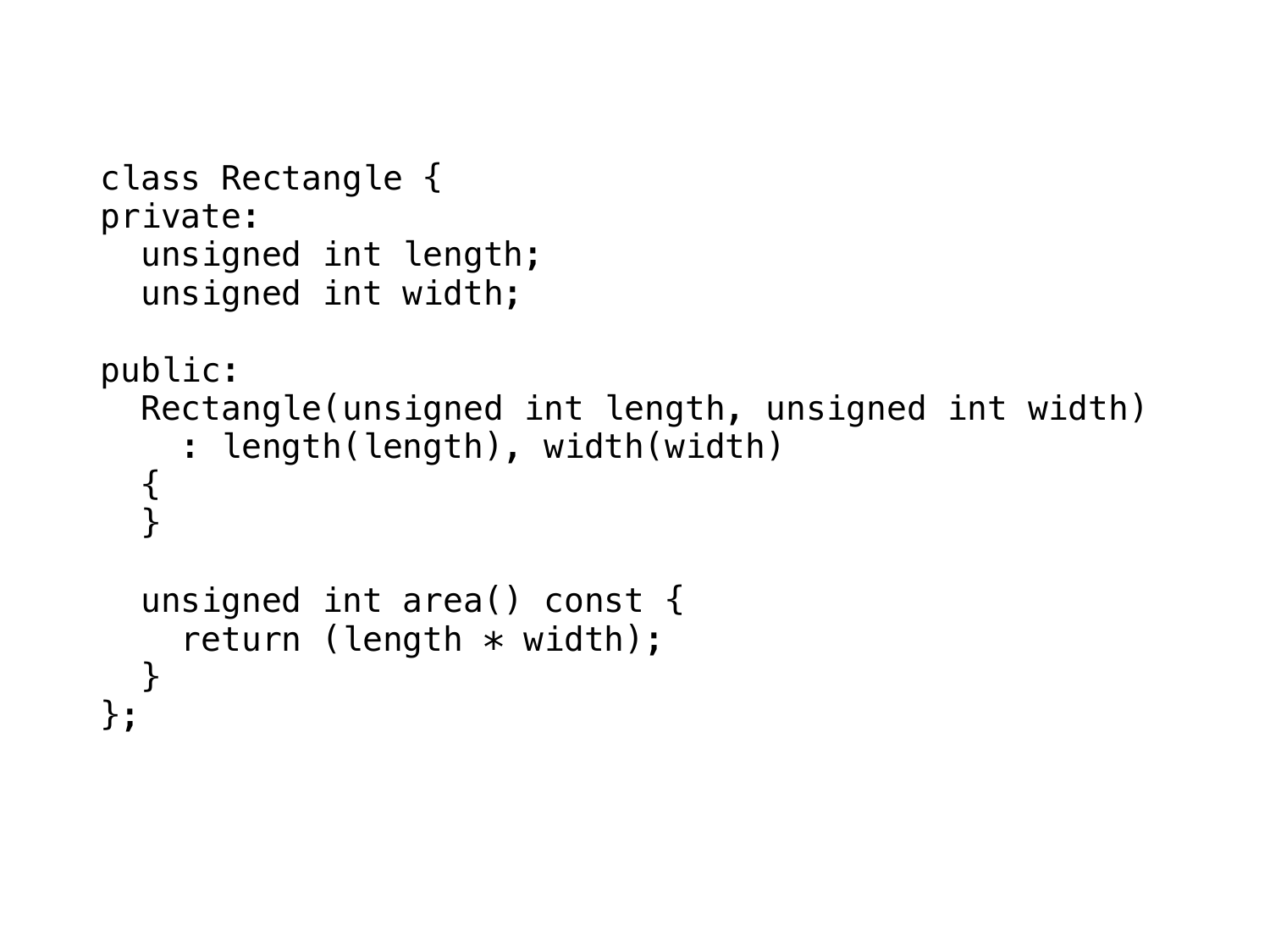```
class Rectangle { 
private: 
   unsigned int length; 
   unsigned int width; 
public: 
   Rectangle(unsigned int length, unsigned int width) 
     : length(length), width(width) 
\{ } 
   unsigned int area() const { 
    return (length * width);
   } 
}; 
                           Member variables
```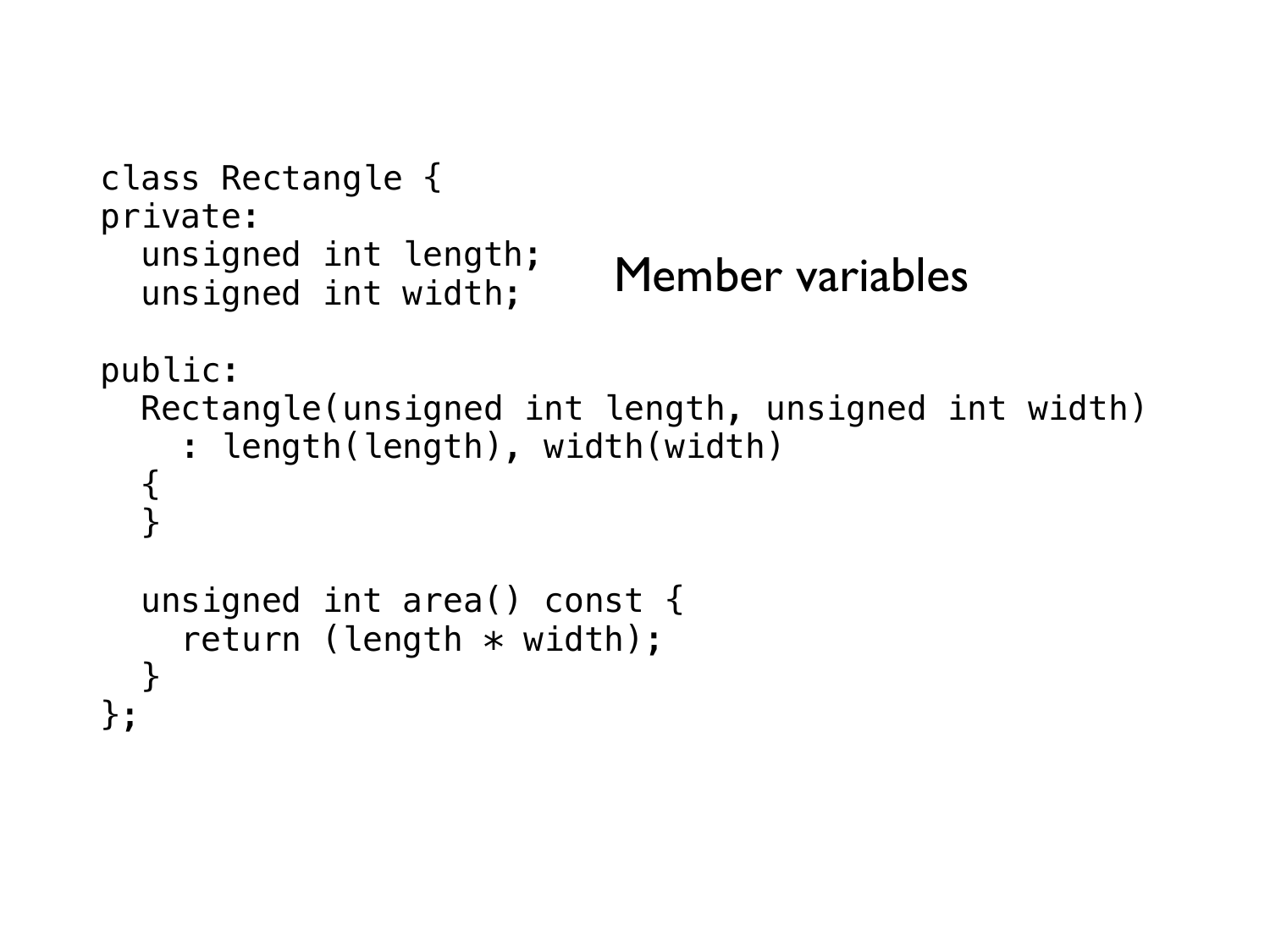```
class Rectangle { 
private: 
   unsigned int length; 
   unsigned int width; 
public: 
   Rectangle(unsigned int length, unsigned int width) 
     : length(length), width(width) 
\{ } 
   unsigned int area() const { 
    return (length * width);
   } 
}; 
                                       Constructor
```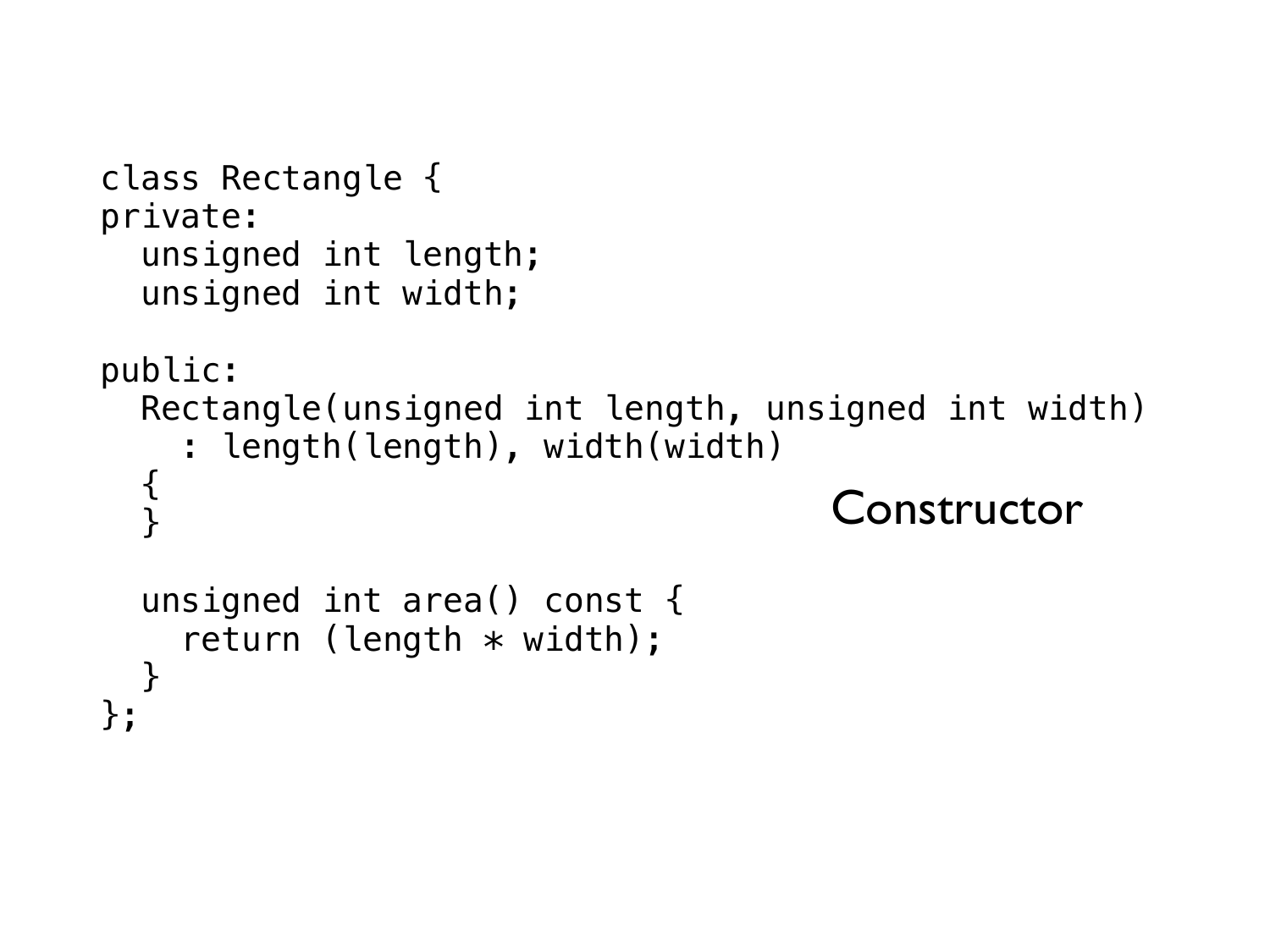```
class Rectangle { 
private: 
   unsigned int length; 
   unsigned int width; 
public: 
   Rectangle(unsigned int length, unsigned int width) 
     : length(length), width(width) 
\{ } 
   unsigned int area() const { 
    return (length * width);
   } 
}; 
                                       Method
```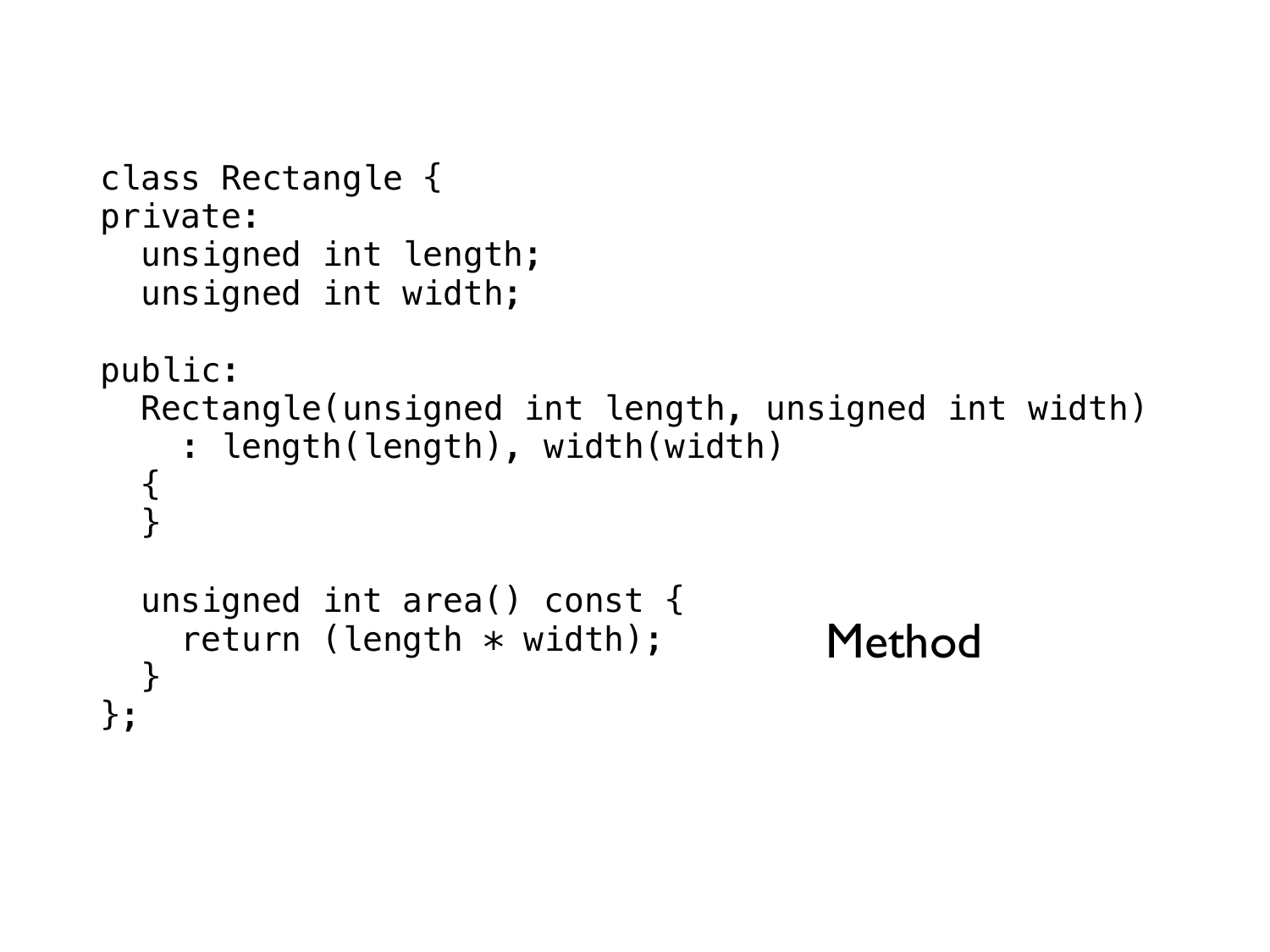#### Rectangle myRectangle = Rectangle(12,14);

"Give me an empty **Rectangle** and then call its constructor to fill it in."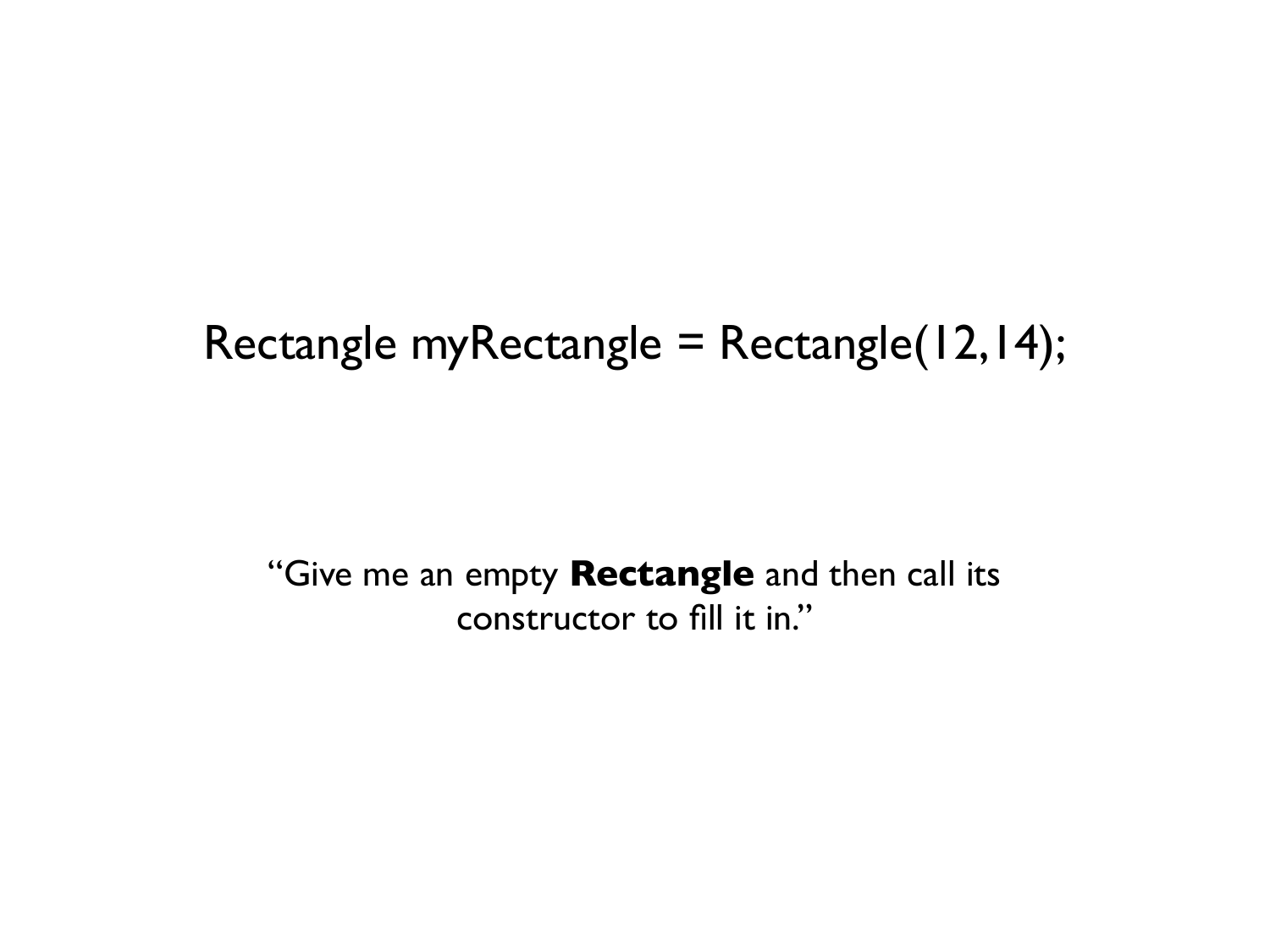#### This is called a "constructor"

```
 Rectangle(unsigned int len, unsigned int wid) 
\{ length = len; 
  width = wid; }
```
#### It is a special method, called whenever a Rectangle is created, to set it up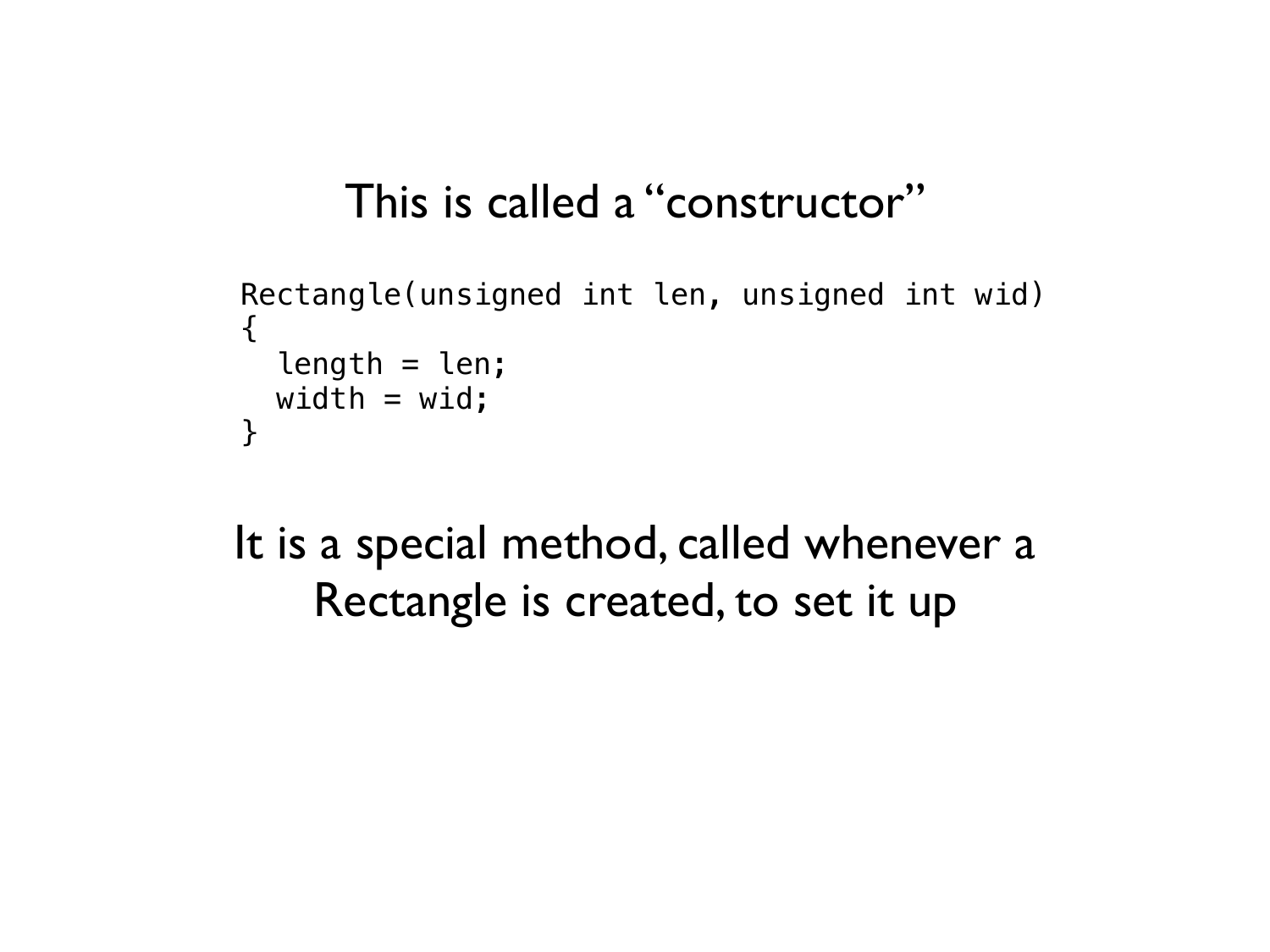### Here I use an *initialization list*

```
 Rectangle(unsigned int length, unsigned int width) 
     : length(length), width(width) 
\{ }
```
In C++, initialization is a special thing, and this method is preferred

(More efficient, for reasons we'll learn later)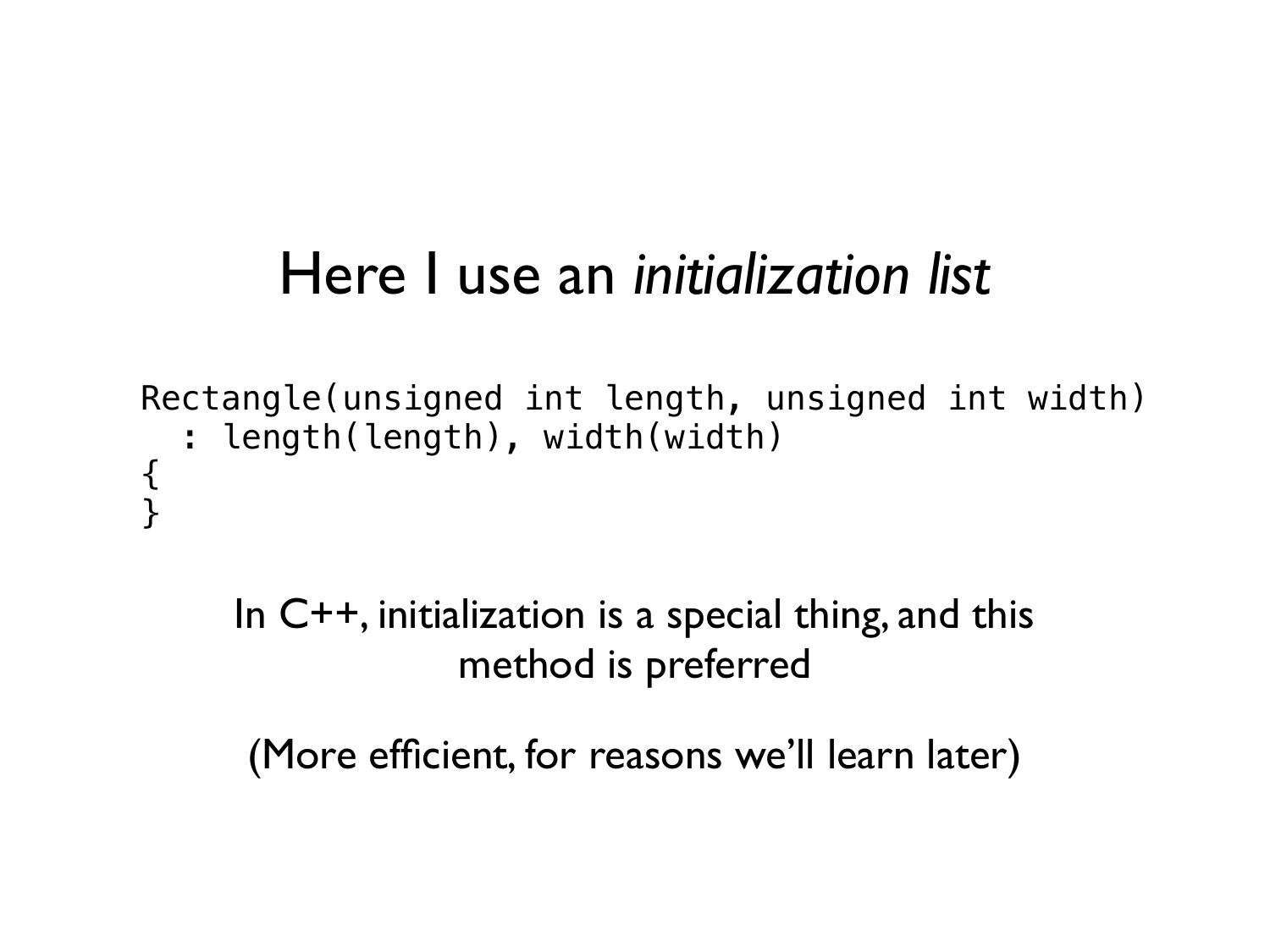### Special Constructors

- <sup>A</sup>**default constructor** is one without any arguments
	- C++ makes this for you if you don't define a constructor
- <sup>A</sup>**copy constructor** copies an object
	- C++ will generate this too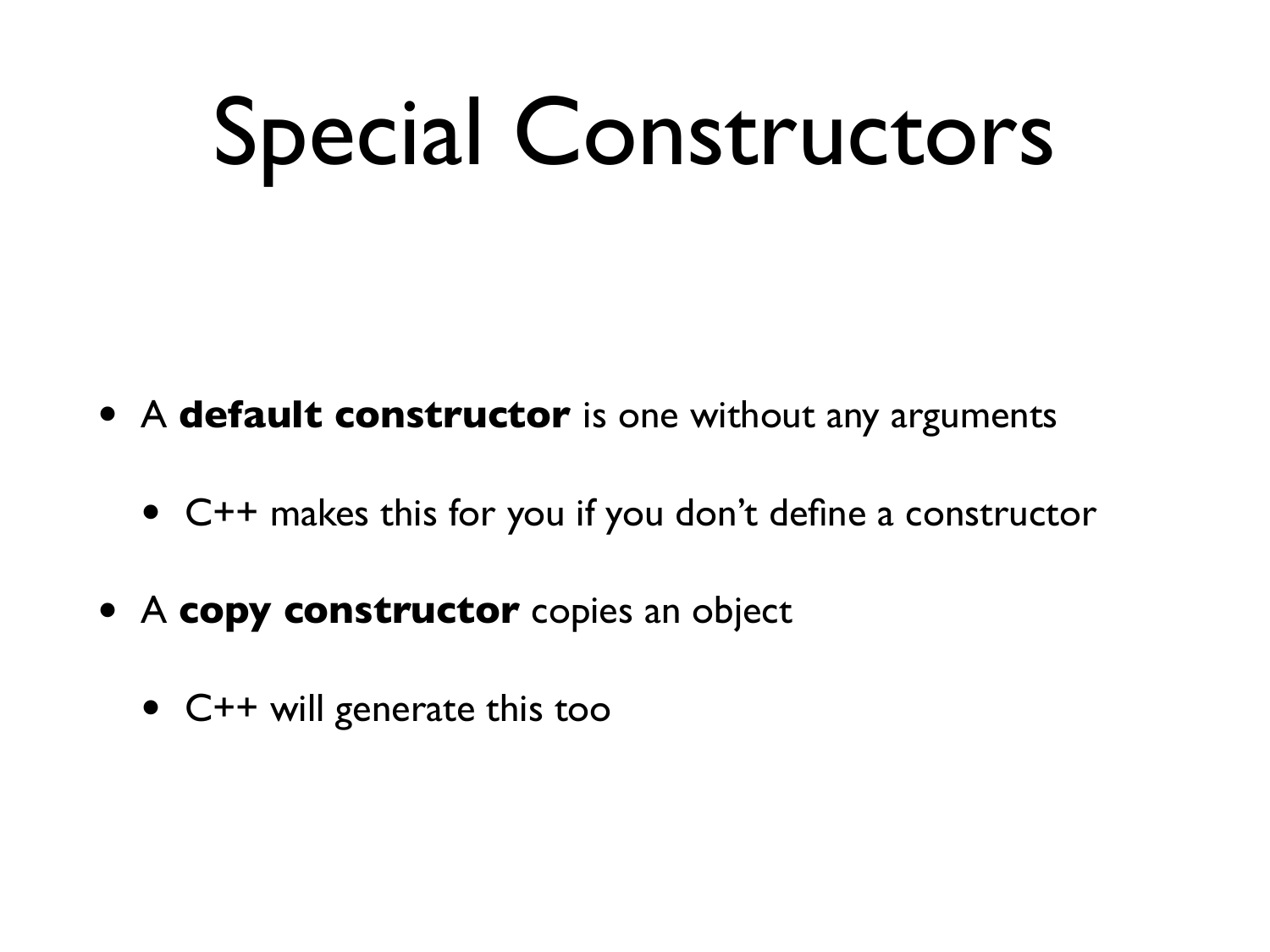#### **Initialization by copy-constructor**

```
int main() { 
Rectangle myRectangle = Refctangle(12, 14);
```
#### **Rectangle myOtherRectangle(myRectangle);**

```
 cout << "The area of myOtherRectangle is " 
        << myOtherRectangle.area() << endl; 
   return 0; 
}
```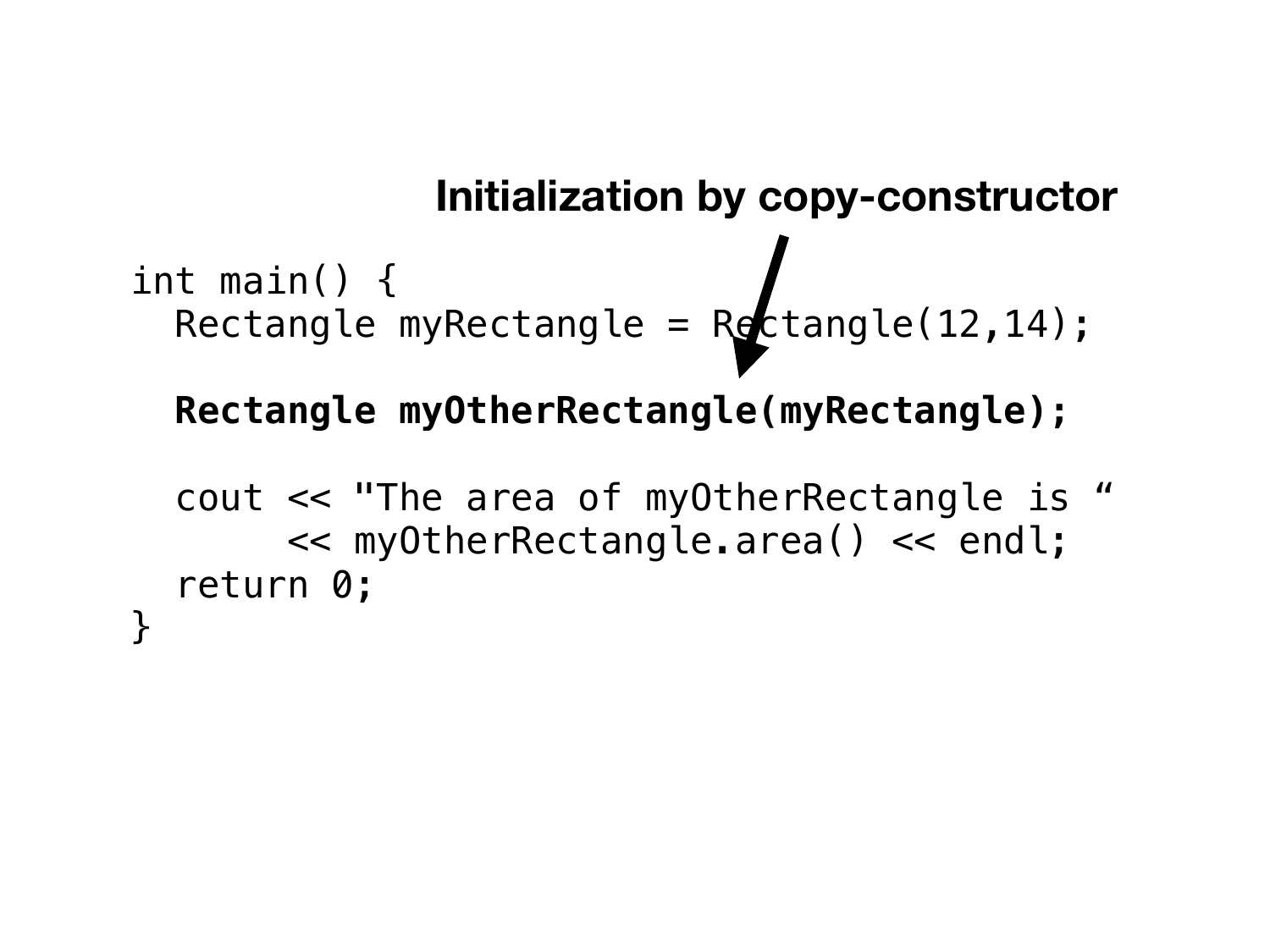#### But you can define it instead, if you want!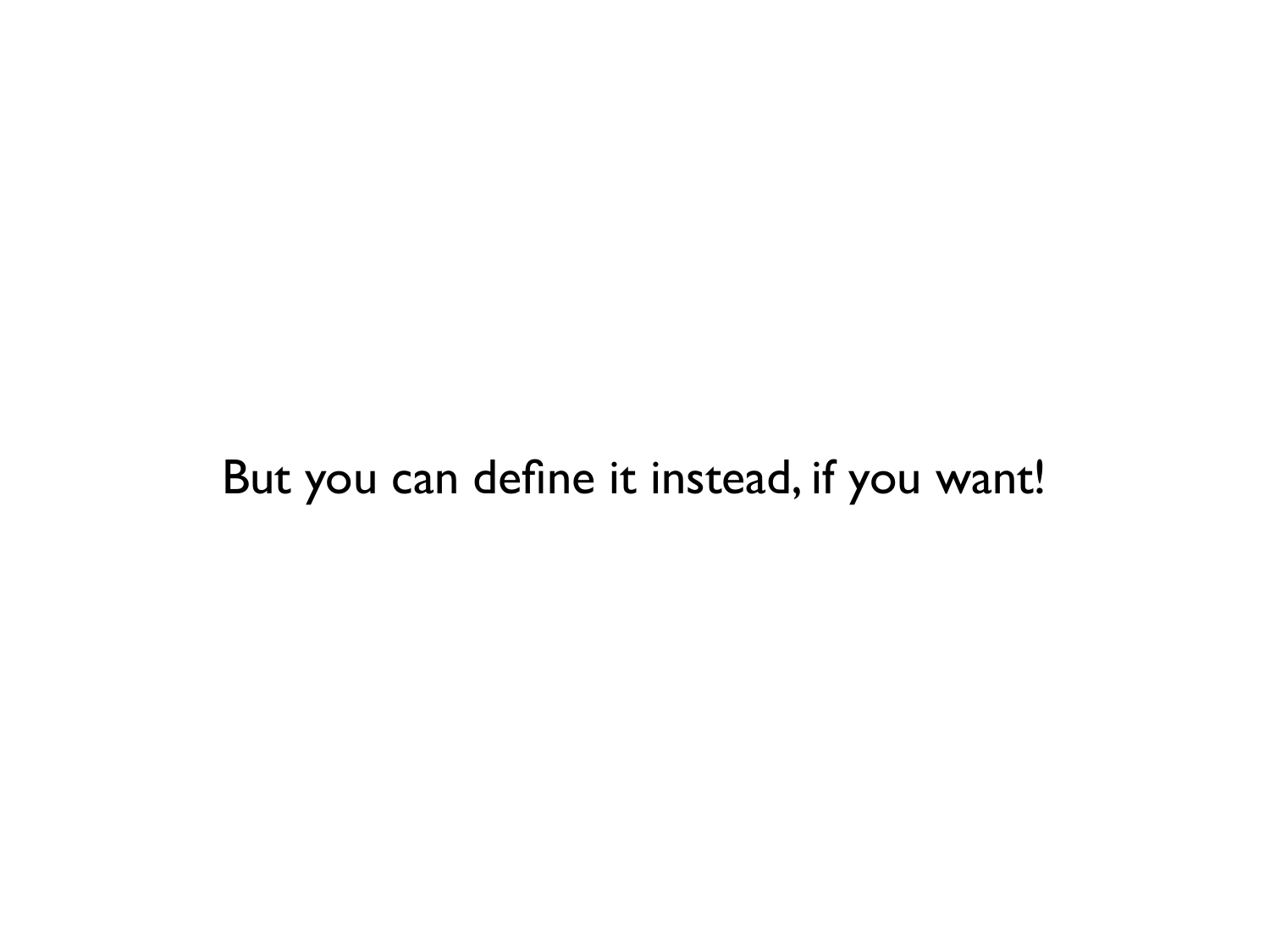#### Note: must be const…

```
 Rectangle(const Rectangle &other)
     : length(other.length), width(other.width)
\{ {
 }
```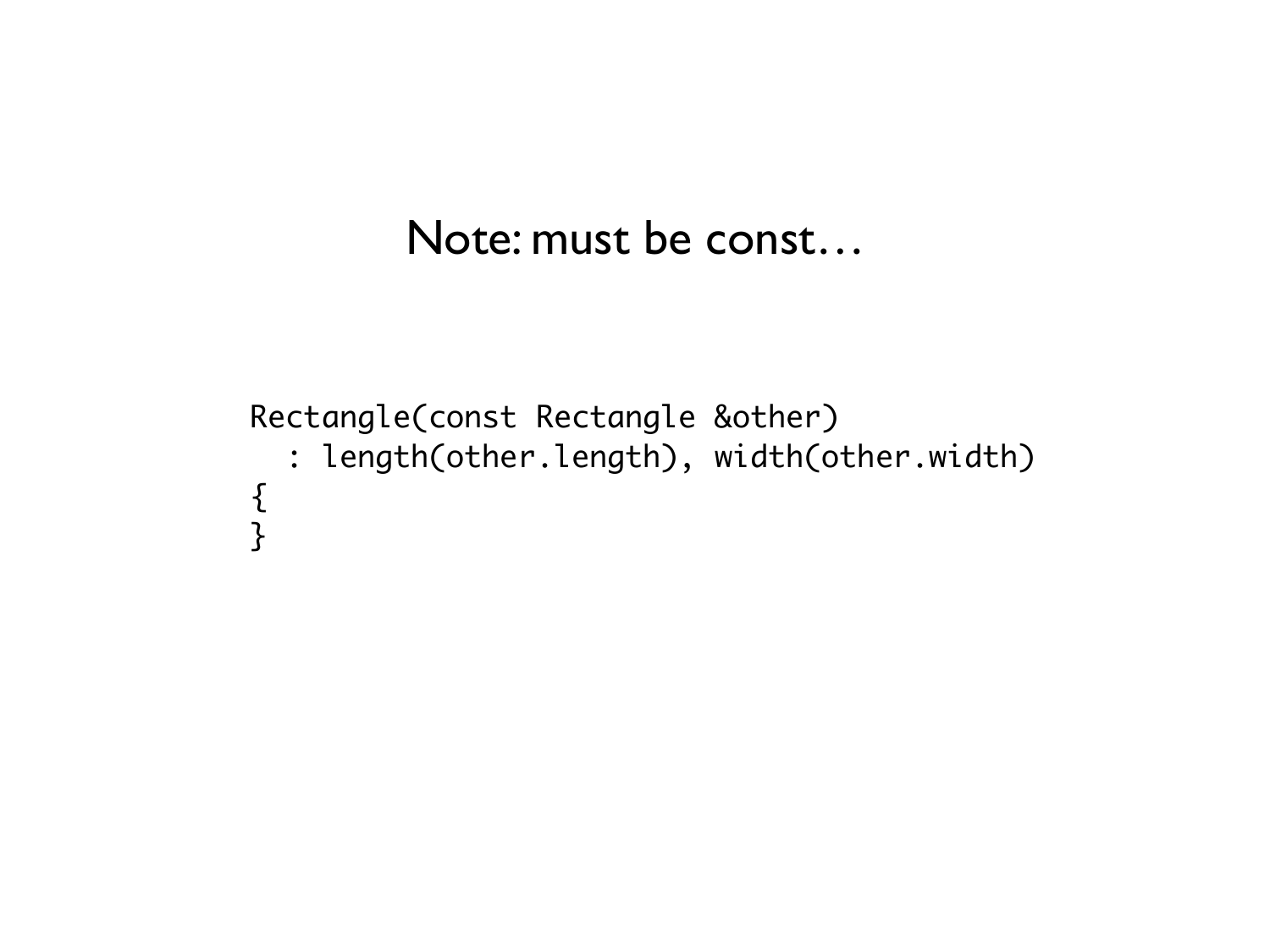#### I can define things outside of classes too…

```
// shapes.h
class CartesianPoint {
public:
   double distanceFrom(CartesianPoint &other) const;
}<br>}
// shapes.cc
double CartesianPoint::distanceFrom(CartesianPoint &other) const {
   return 
    sqrt((x - other.getX()) * (x - other.getX())+ (y - other.getY()) * (y - other.getY()));
}
```
Functions smaller than a line or two should usually go outside of the header file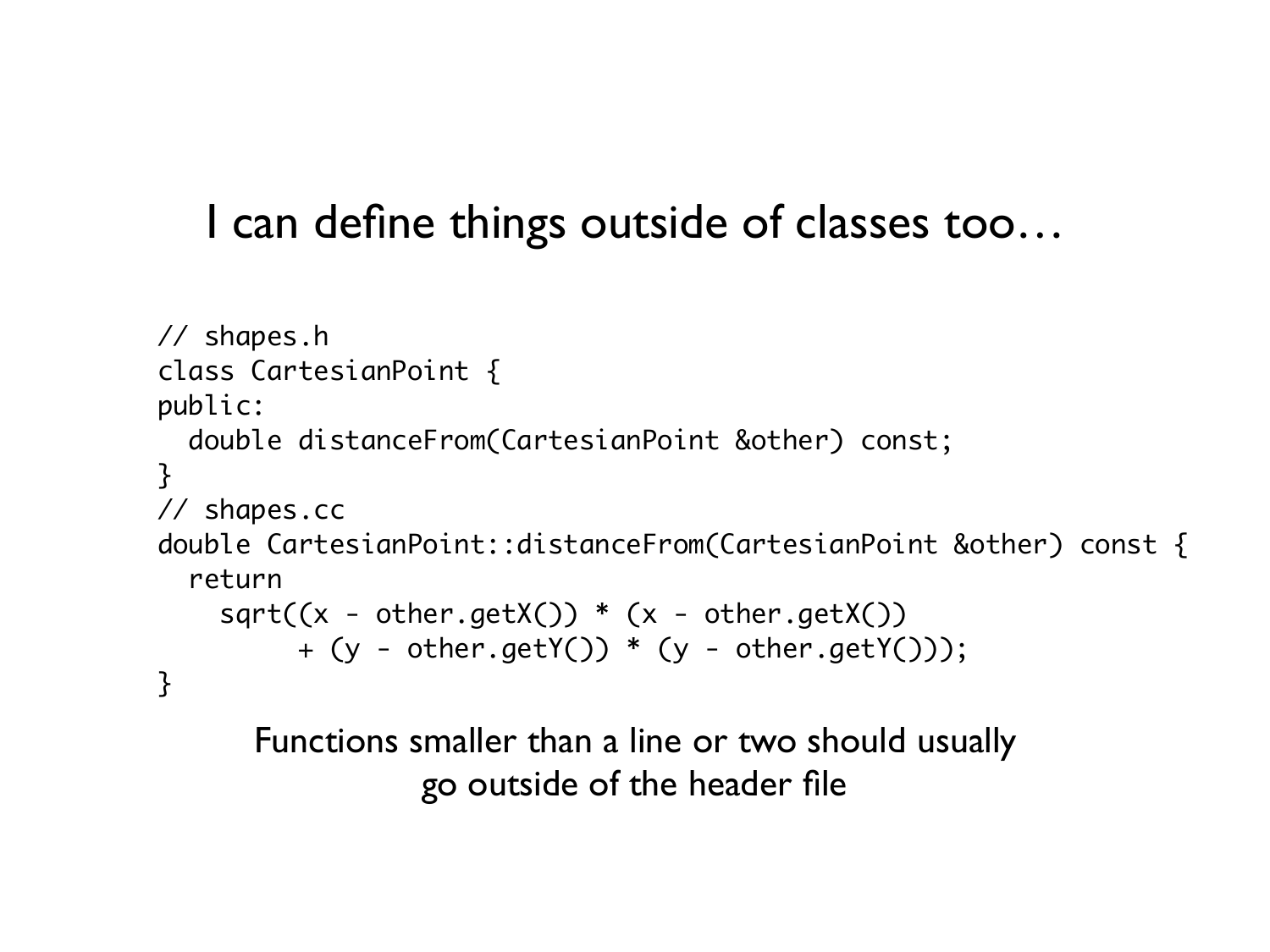## Why keep things private?

- Reveal as little about your implementation as possible
- Because if someone else assumes details, I'll break their code
- **• Almost never** make member vars public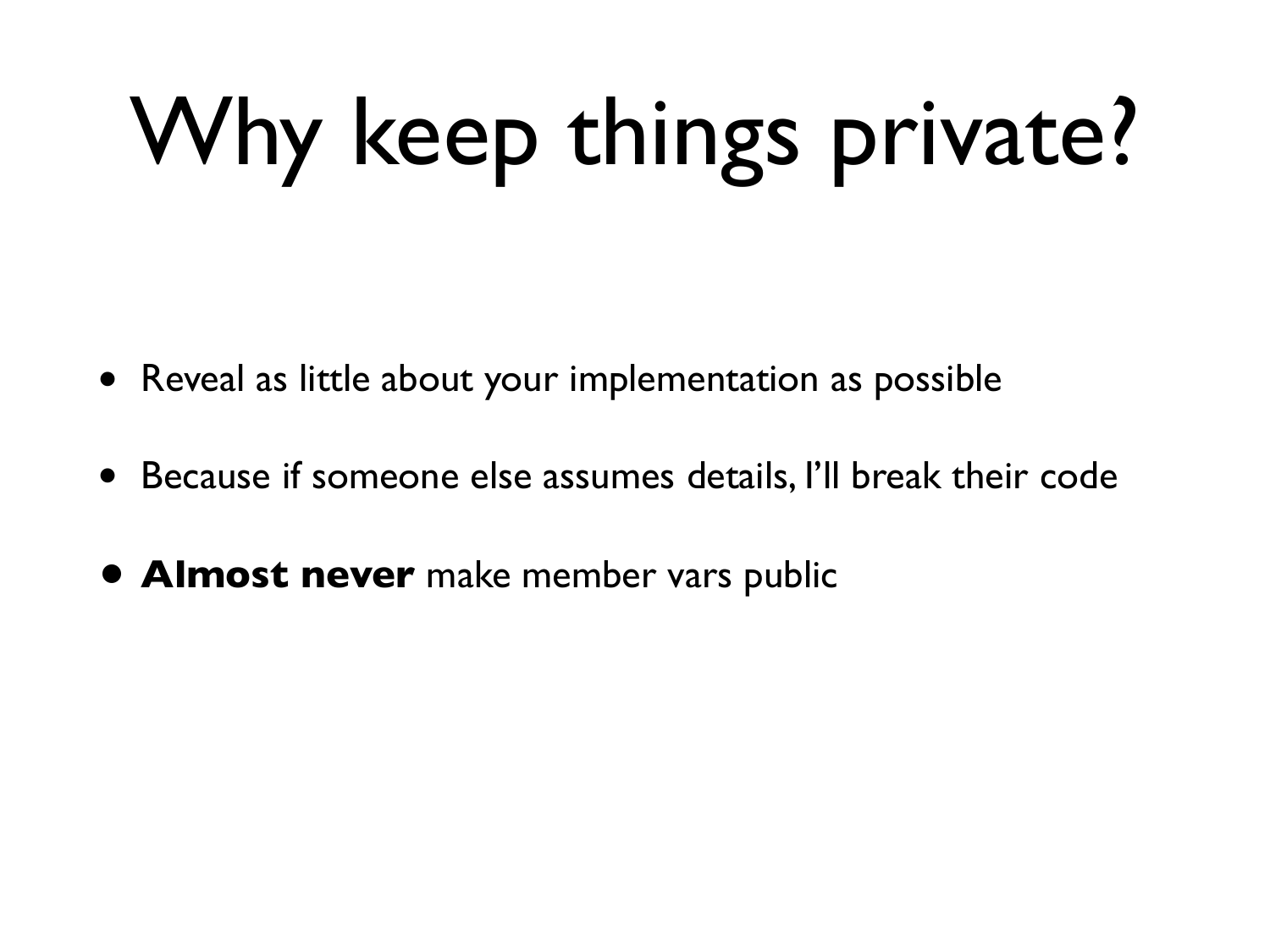Consider what would happen if we wrote 20k lines of code that used x and y, but then we wanted to change to the top left and bottom right point

#### **We'd waste a ton of time rewriting it**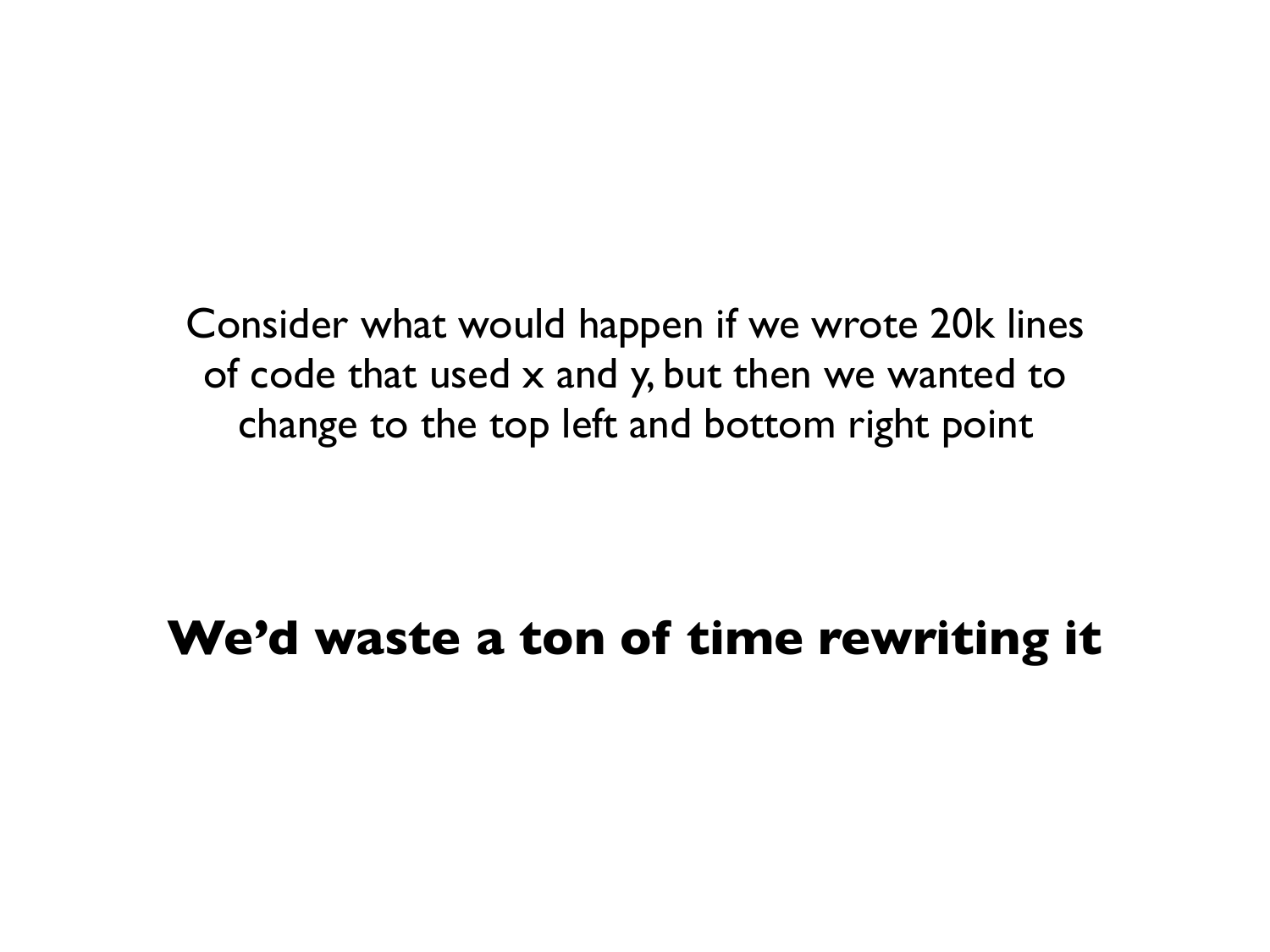Consider what would happen if we wrote 20k lines of code that used x and y, but then we wanted to change to the top left and bottom right point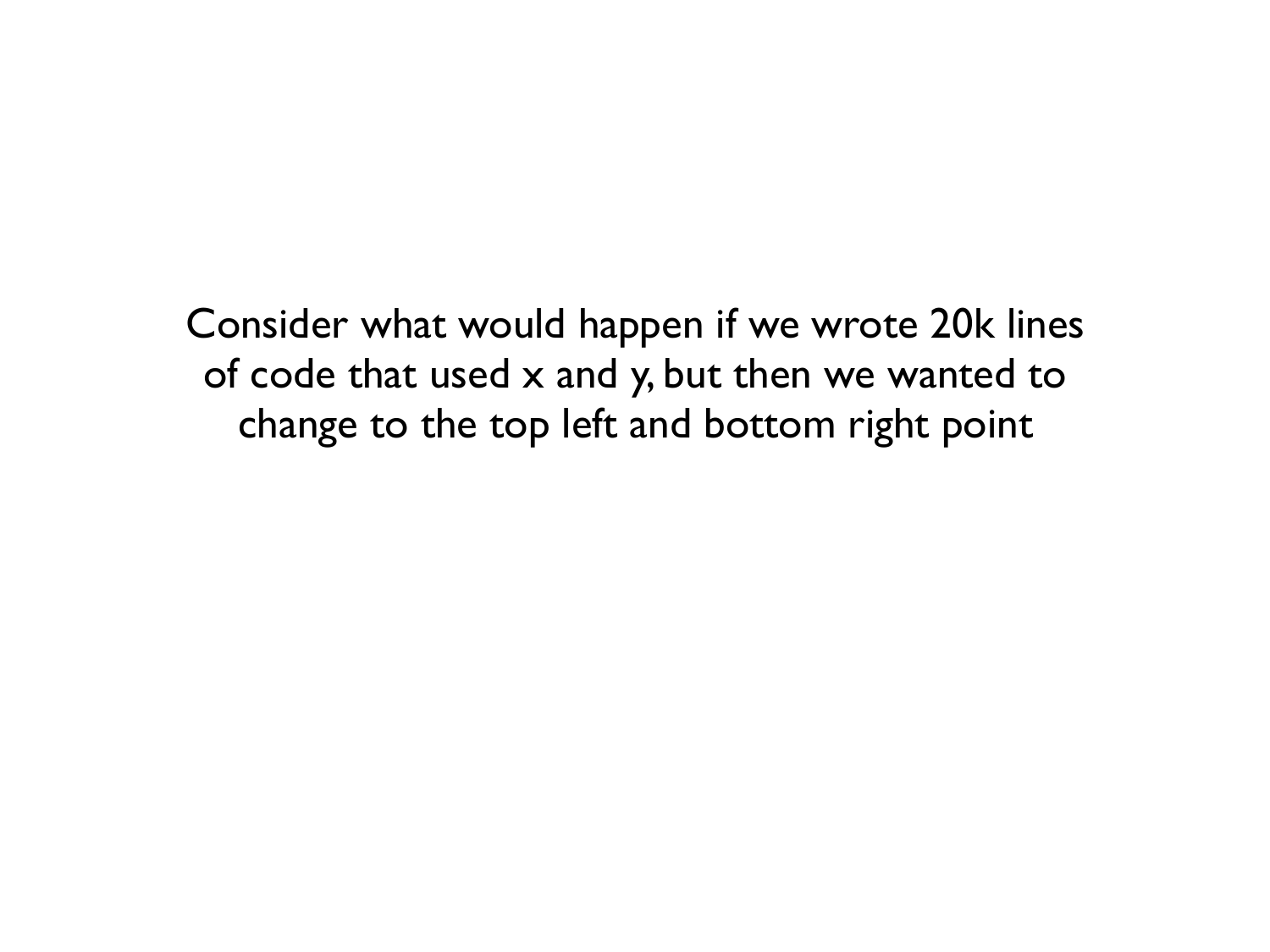This is the **biggest mistake** new programmers make: declare everything public. Hiding things makes things harder, and that's exactly what we want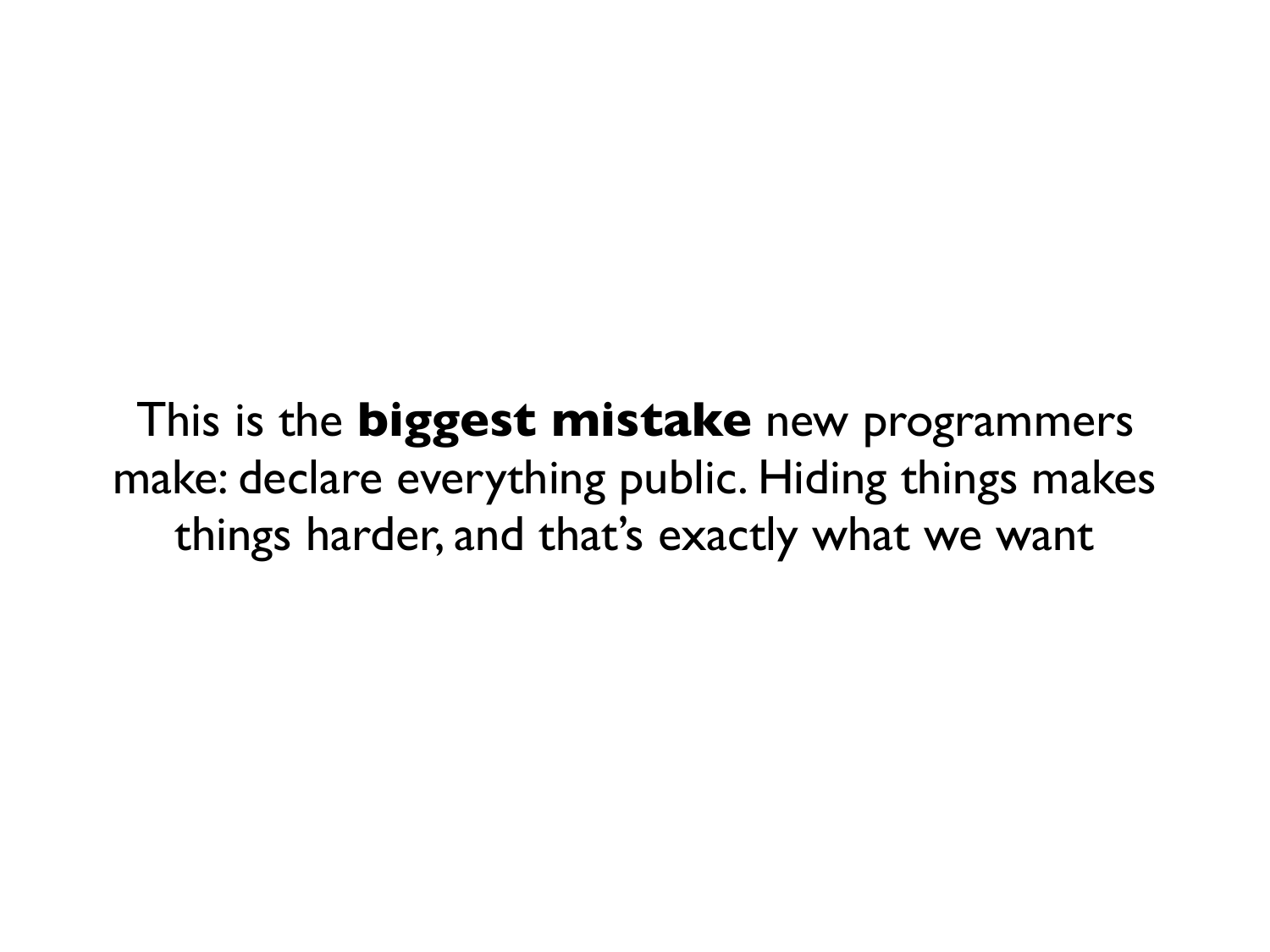#### Exercise: write impl of rectangle that caches area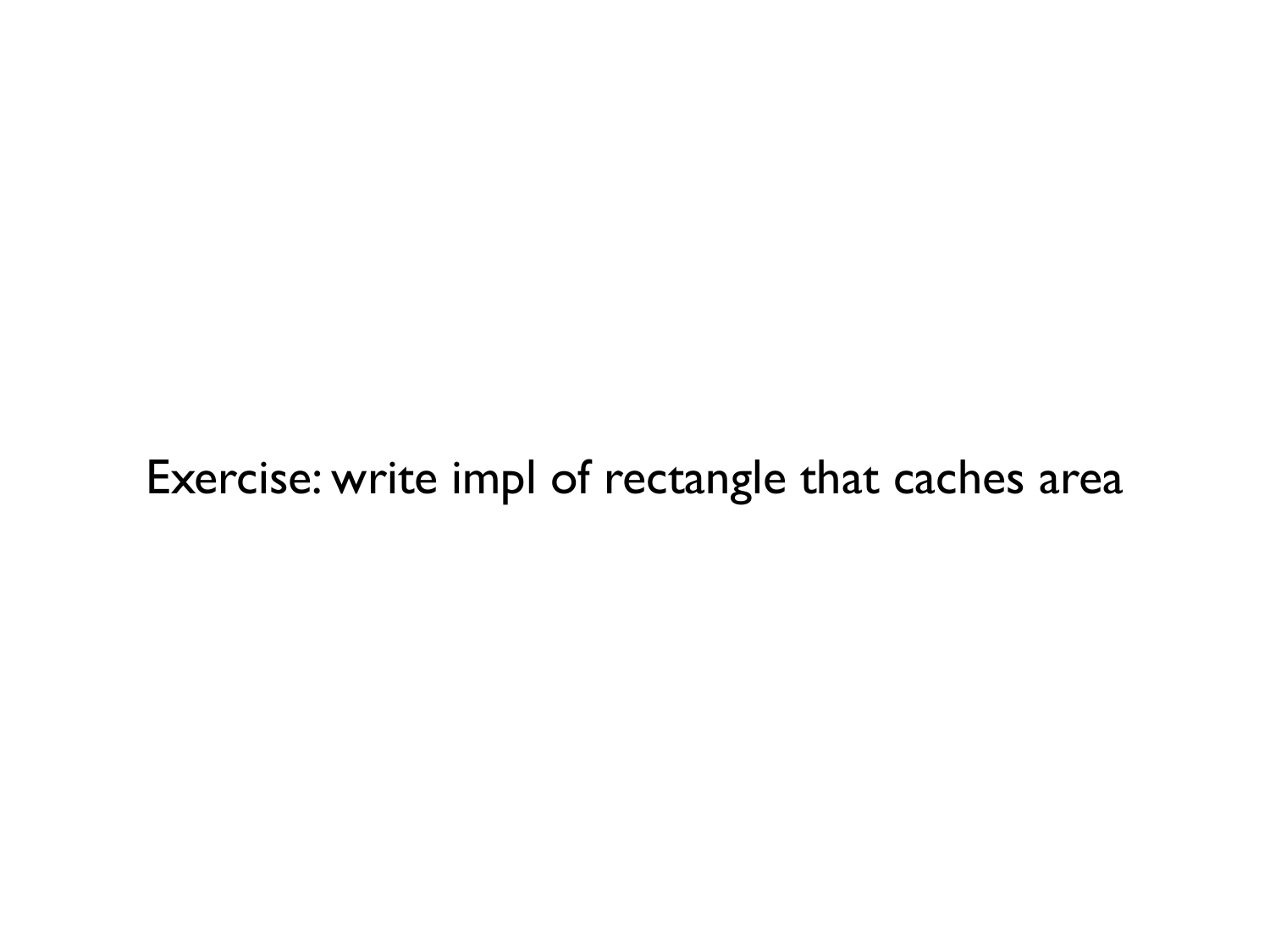#### In class exercise: use top-left coordinate, bottom-right coordinate instead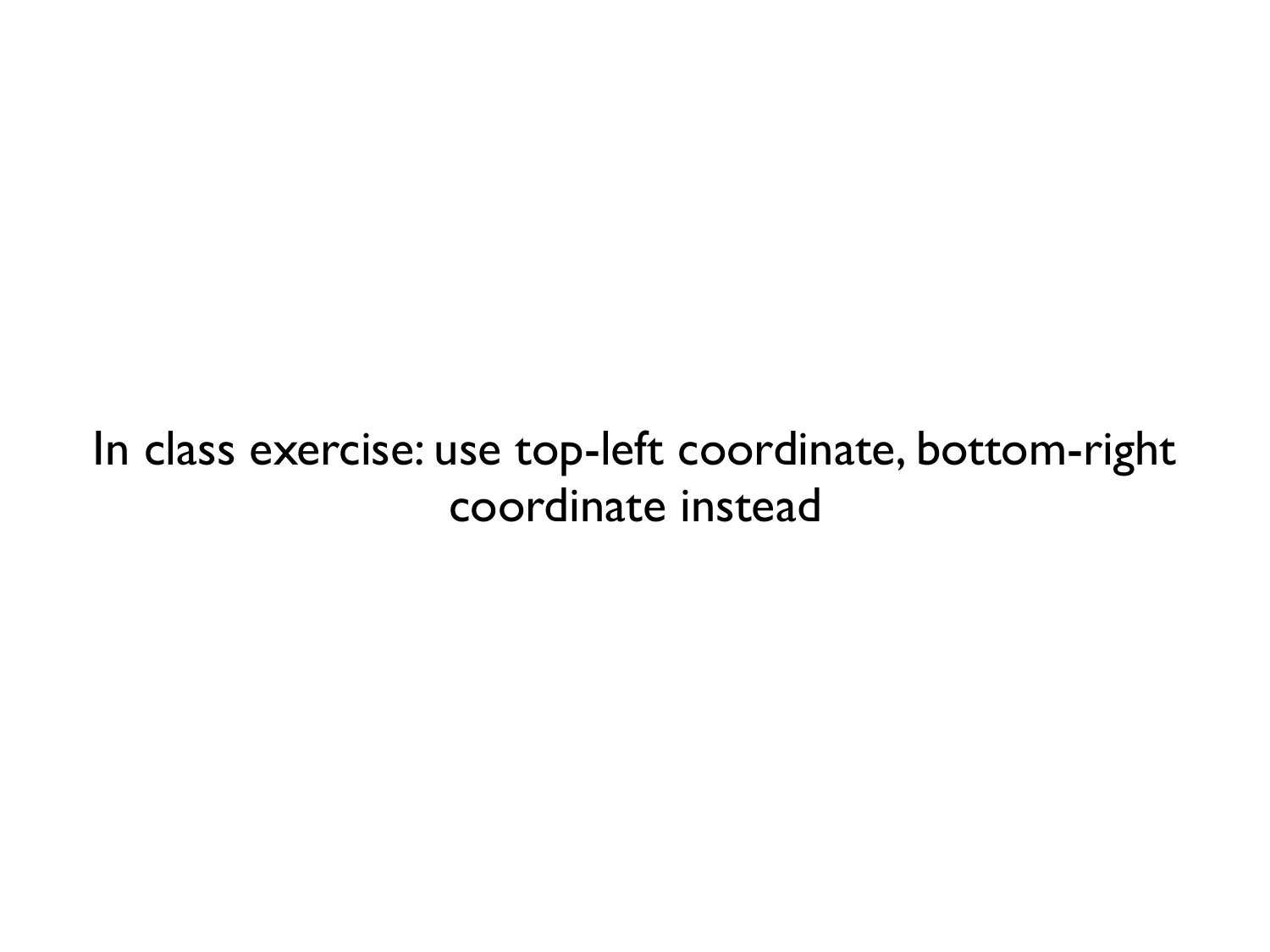#### I can define things outside of classes too…

```
// shapes.h
class CartesianPoint {
public:
   double distanceFrom(CartesianPoint &other) const;
}<br>}
// shapes.cc
double CartesianPoint::distanceFrom(CartesianPoint &other) const {
   return 
    sqrt((x - other.getX()) * (x - other.getX())+ (y - other.getY()) * (y - other.getY()));
}
                             At the end of a function, const means "I 
                                     don't change anything"
```
Functions smaller than a line or two should usually go outside of the header file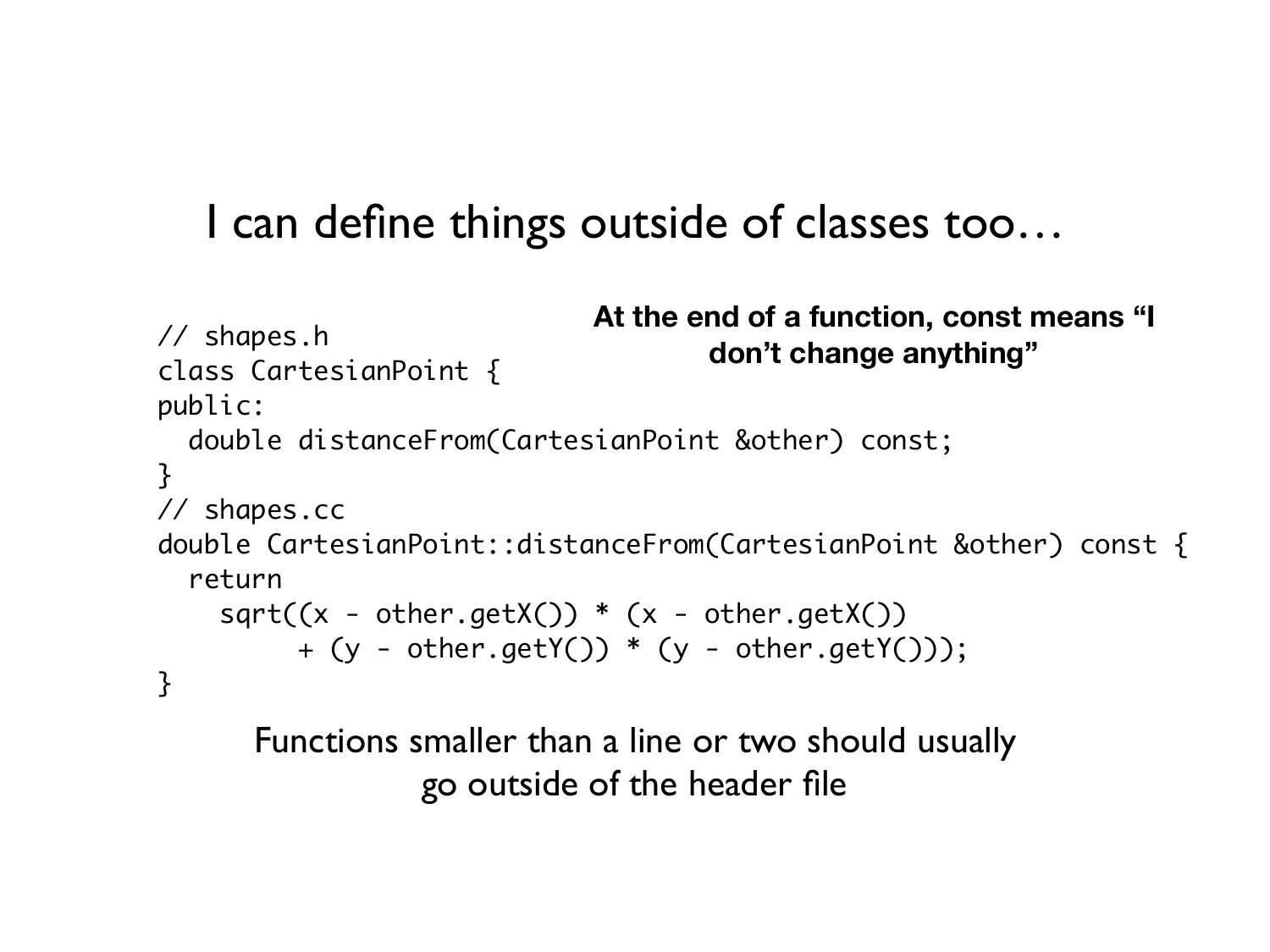

Now let's say I want…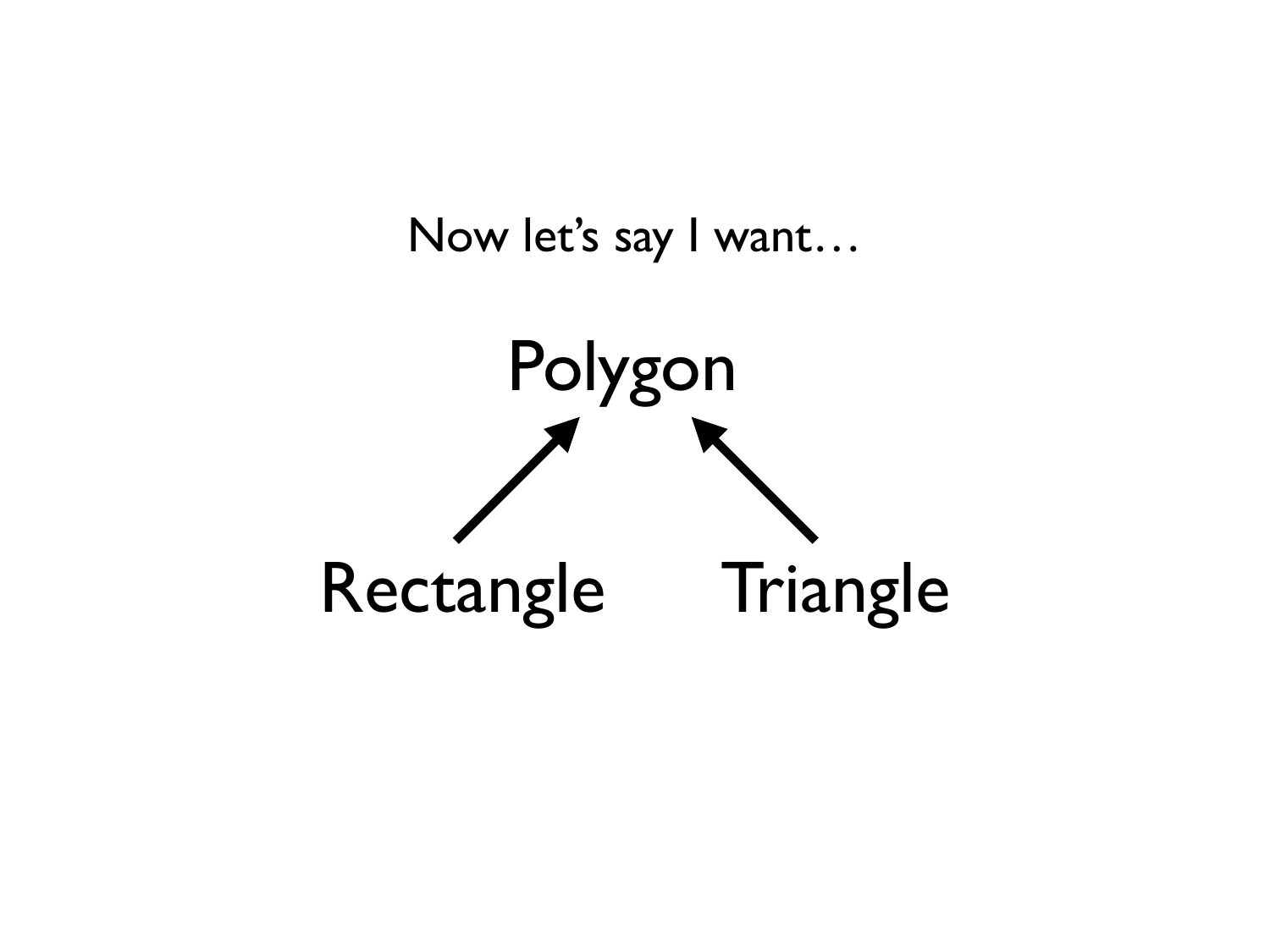```
class Shape {
public:
 virtual double area() const = 0;
};
```
*Pure* virtual method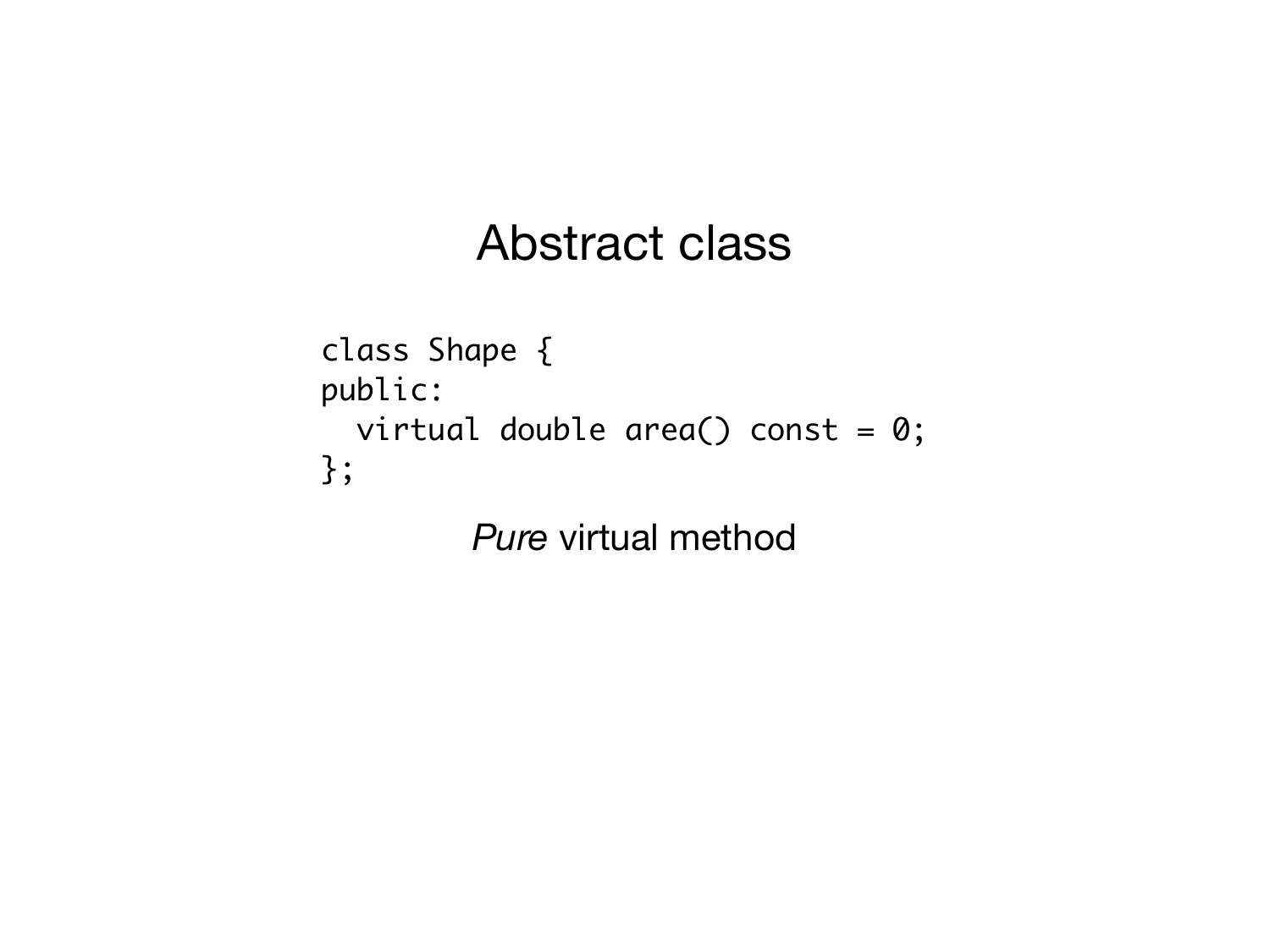```
class Shape {
public:
  virtual double area() const = 0;
};
```
*Pure* virtual method

I'm not defining it here, but subclasses **must**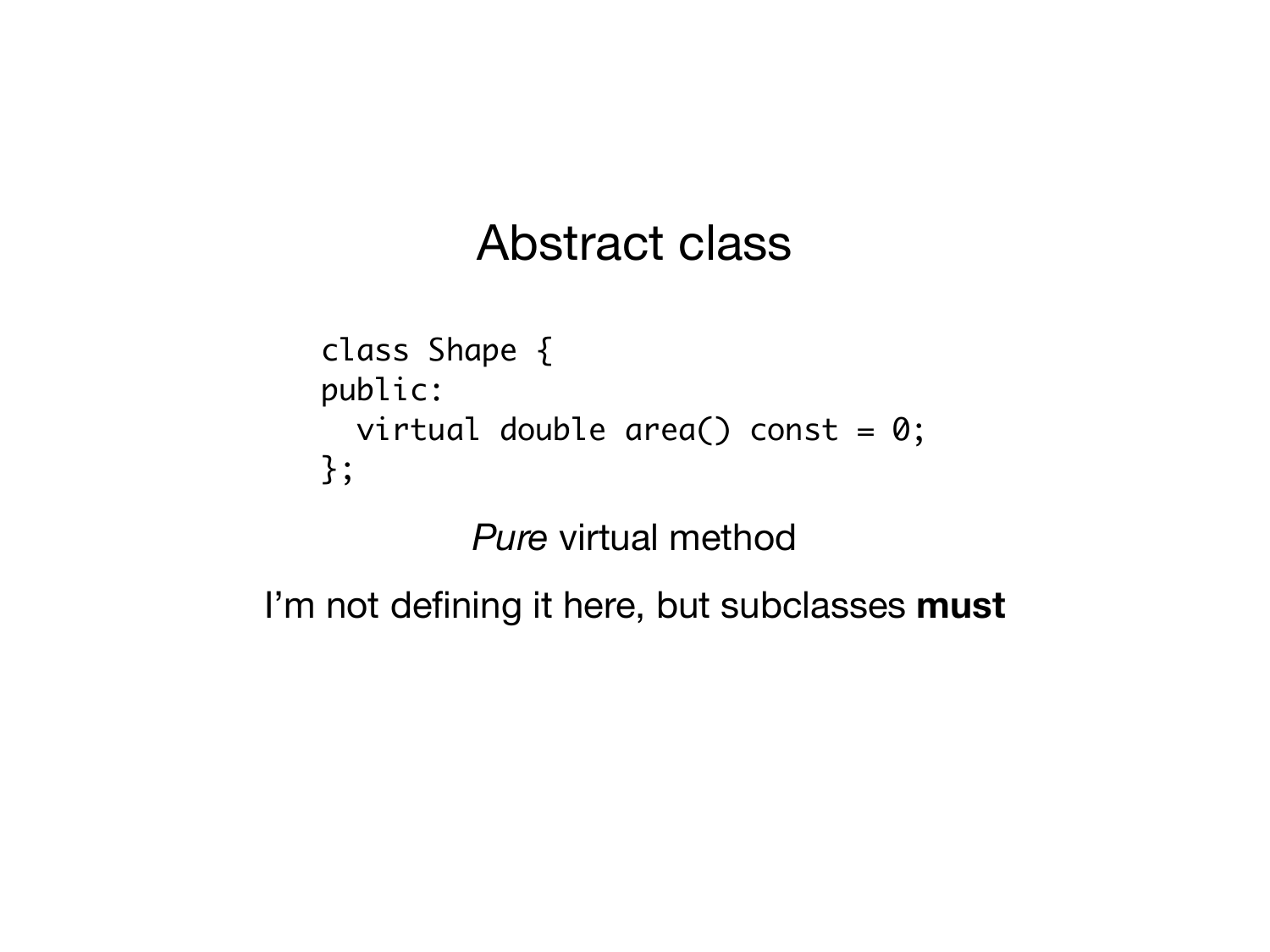```
class Shape {
public:
  virtual double area() const = 0;
};
```
*Pure* virtual method

I'm not defining it here, but subclasses **must**

Because Shape has a pure virtual method, no concrete Shape can exist, it is an **abstract class**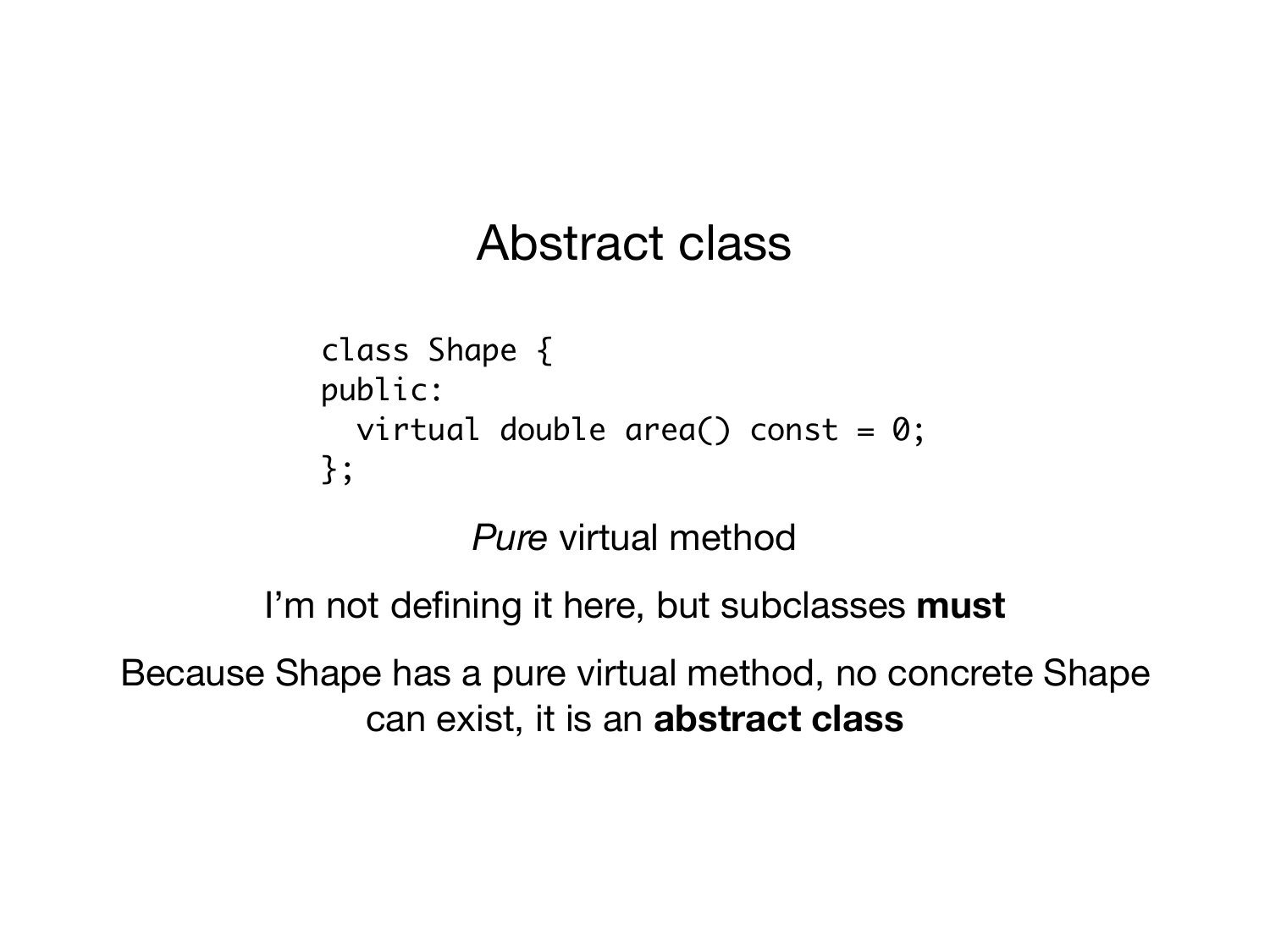```
class Shape {
public:
  virtual double area() const = 0;
};
```
*Pure* virtual method

I'm not defining it here, but subclasses **must**

Because Shape has a pure virtual method, no concrete Shape can exist, it is an **abstract class**

Big note: the  $= 0$  does **not** mean to return 0, it means nothing defined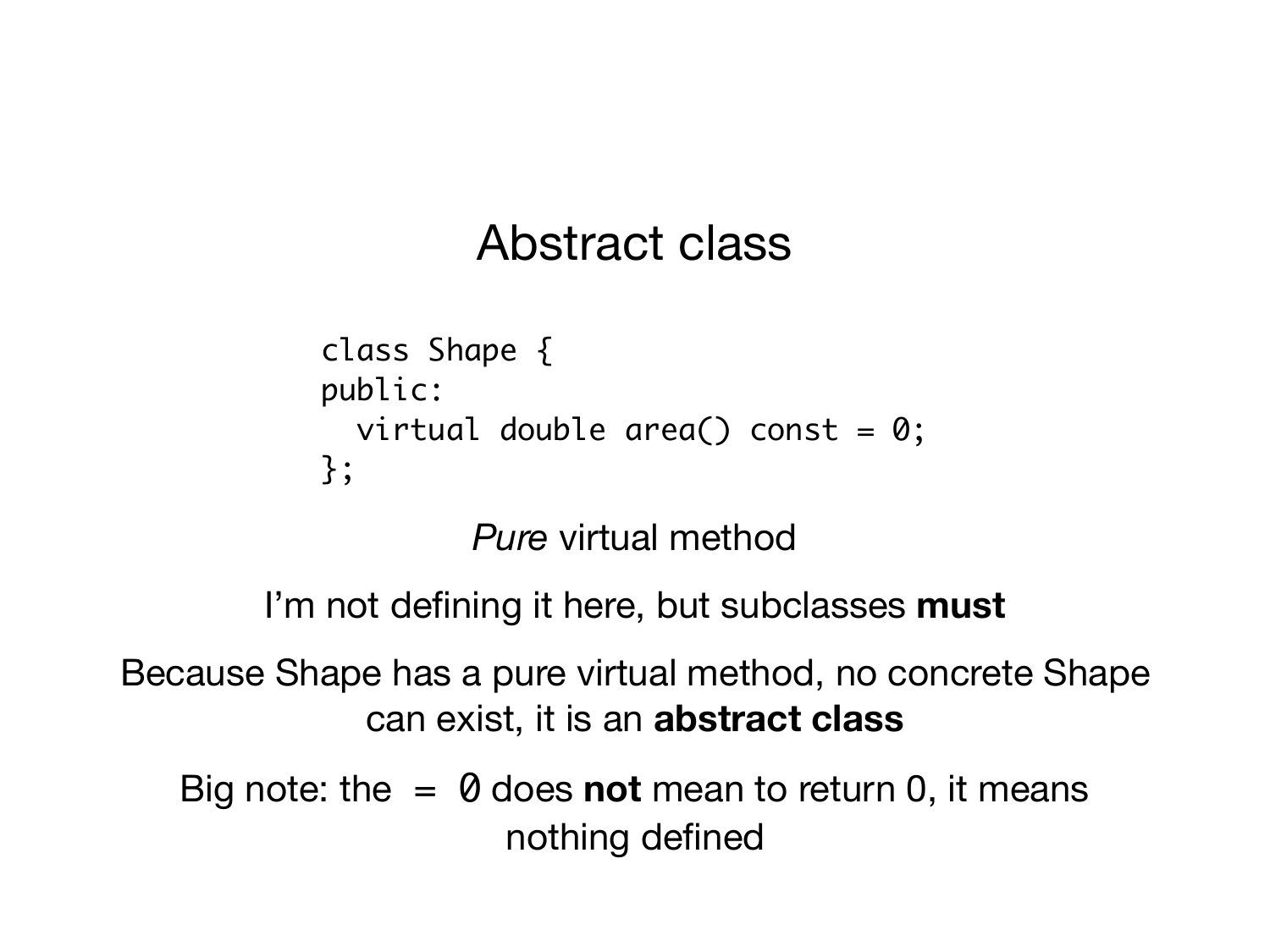This syntax means "Rectangle inherits from Shape"

```
class Rectangle : public Shape {
private:
   unsigned int length;
   unsigned int width;
public:
   Rectangle(unsigned int length, unsigned int width)
   : length(length), width(width)
   { }
   Rectangle(const Rectangle &other)
     : length(other.length), width(other.width)
   { }
   virtual double area() const {
     return (length * width);
  }
};
```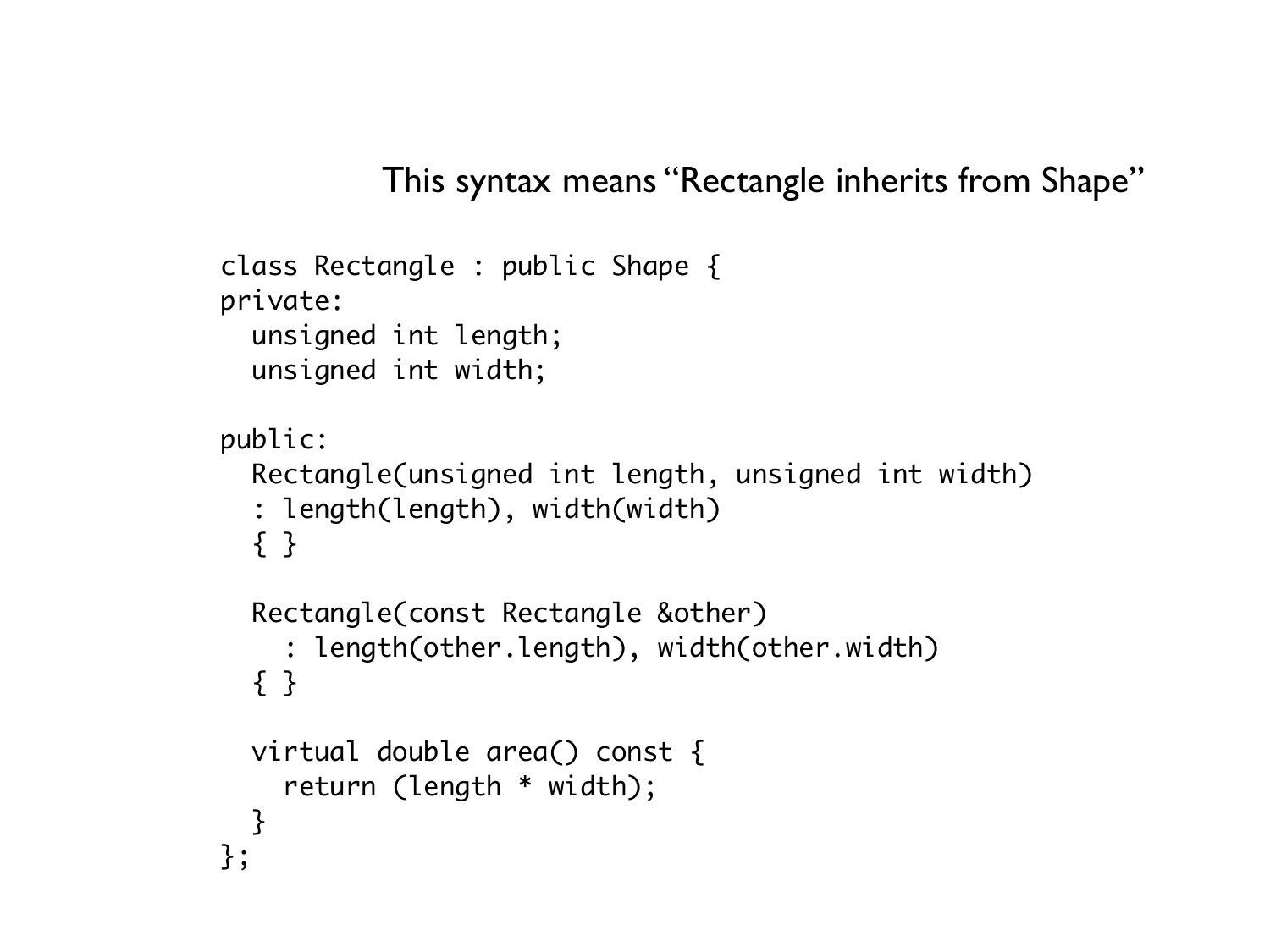This syntax means "Rectangle inherits from Shape"

class Rectangle : public Shape { private: unsigned int length; unsigned int width;

#### erbiatz Rectangle(unsigned int length, unsigned int width) between-private-public-and-protected-inheritance { } https://stackoverflow.com/questions/860339/difference-

```
 Rectangle(const Rectangle &other)
     : length(other.length), width(other.width)
   { }
   virtual double area() const {
     return (length * width);
 }
};
```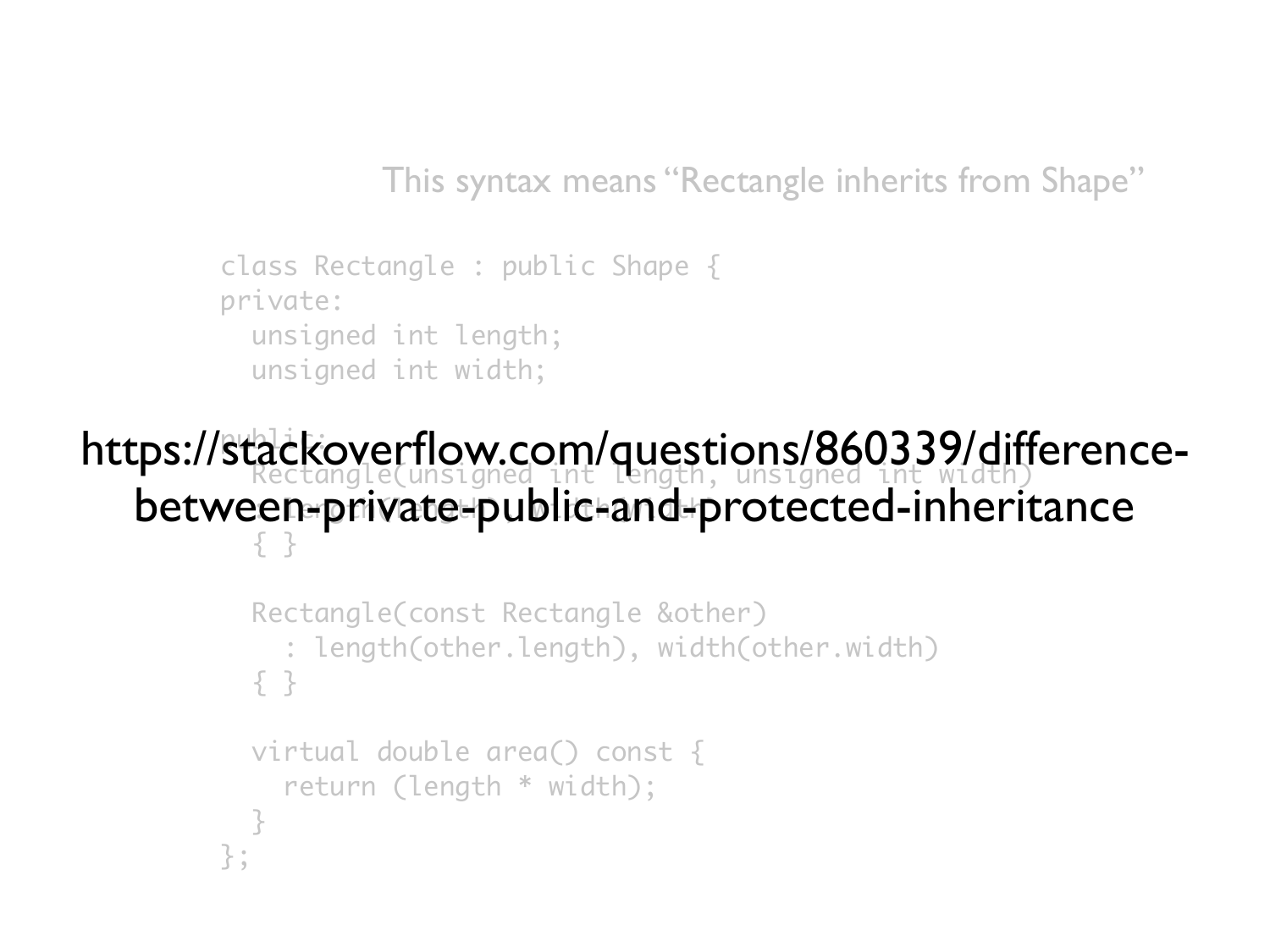### Subclasses

- Inherit all member variables, can modify public / protected ones
- Can redefine **virtual** methods
	- It may help to think of these as "redefinable" methods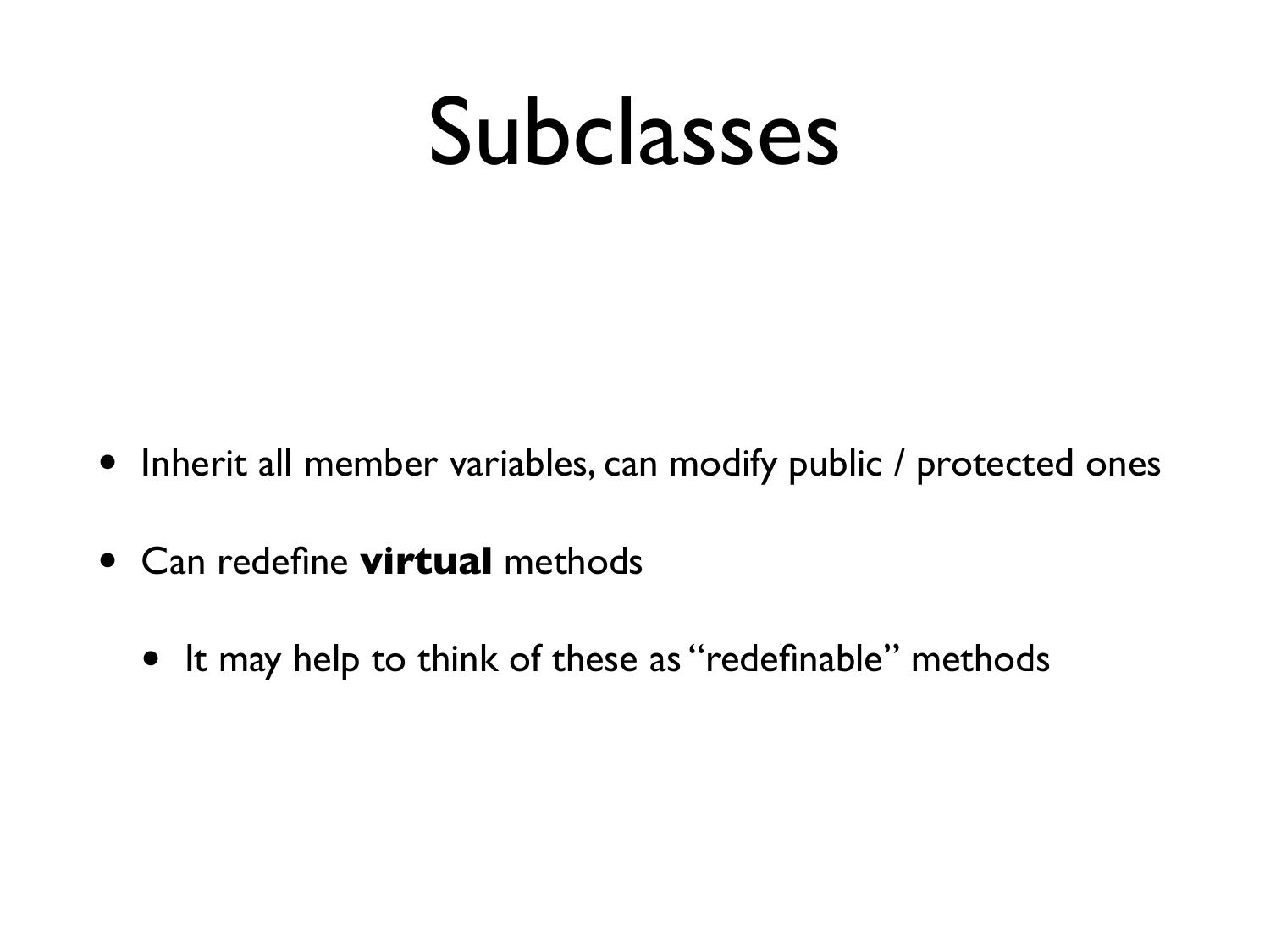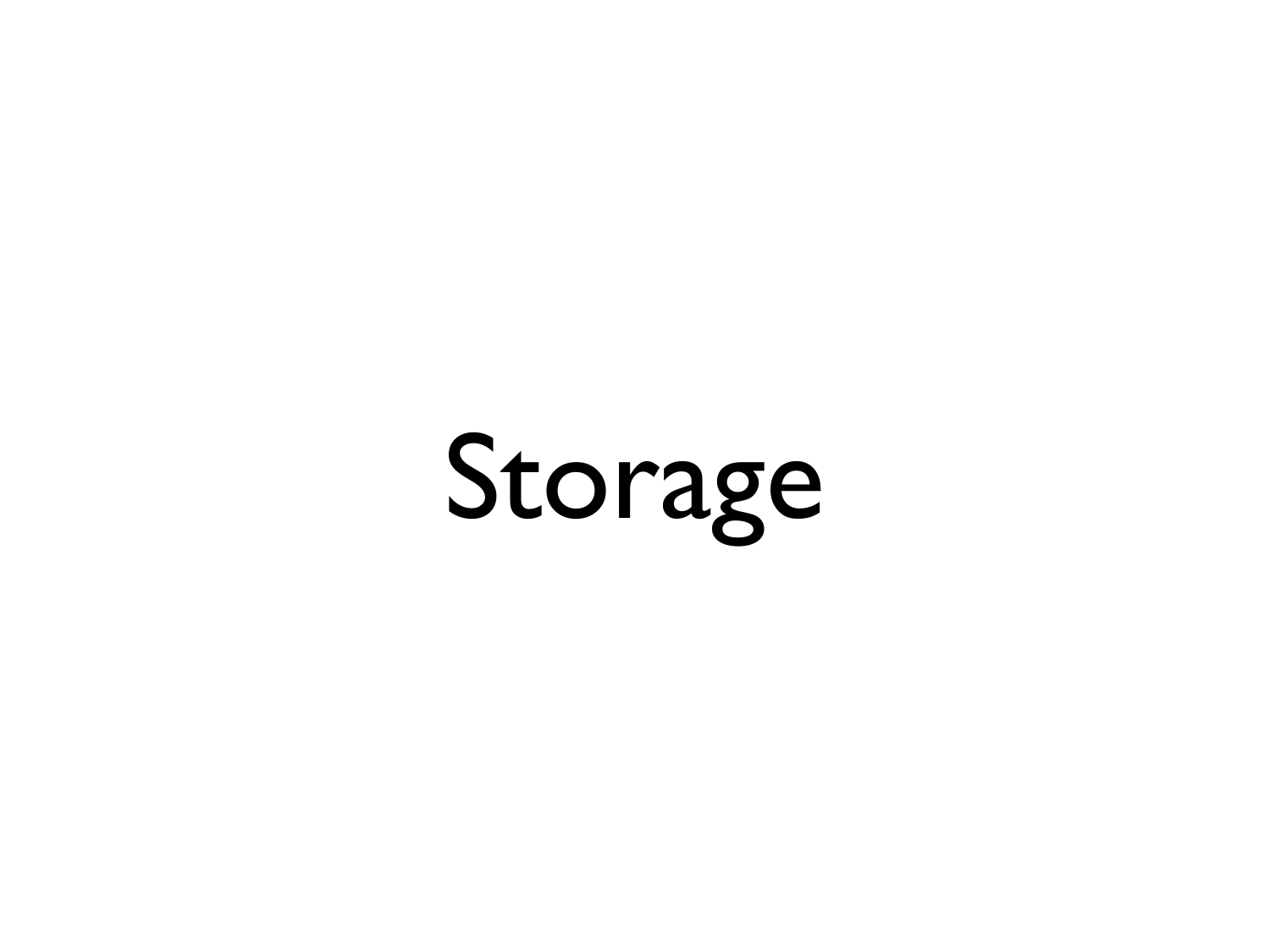# Storage

We're not going to talk about pointers yet, so don't think about that today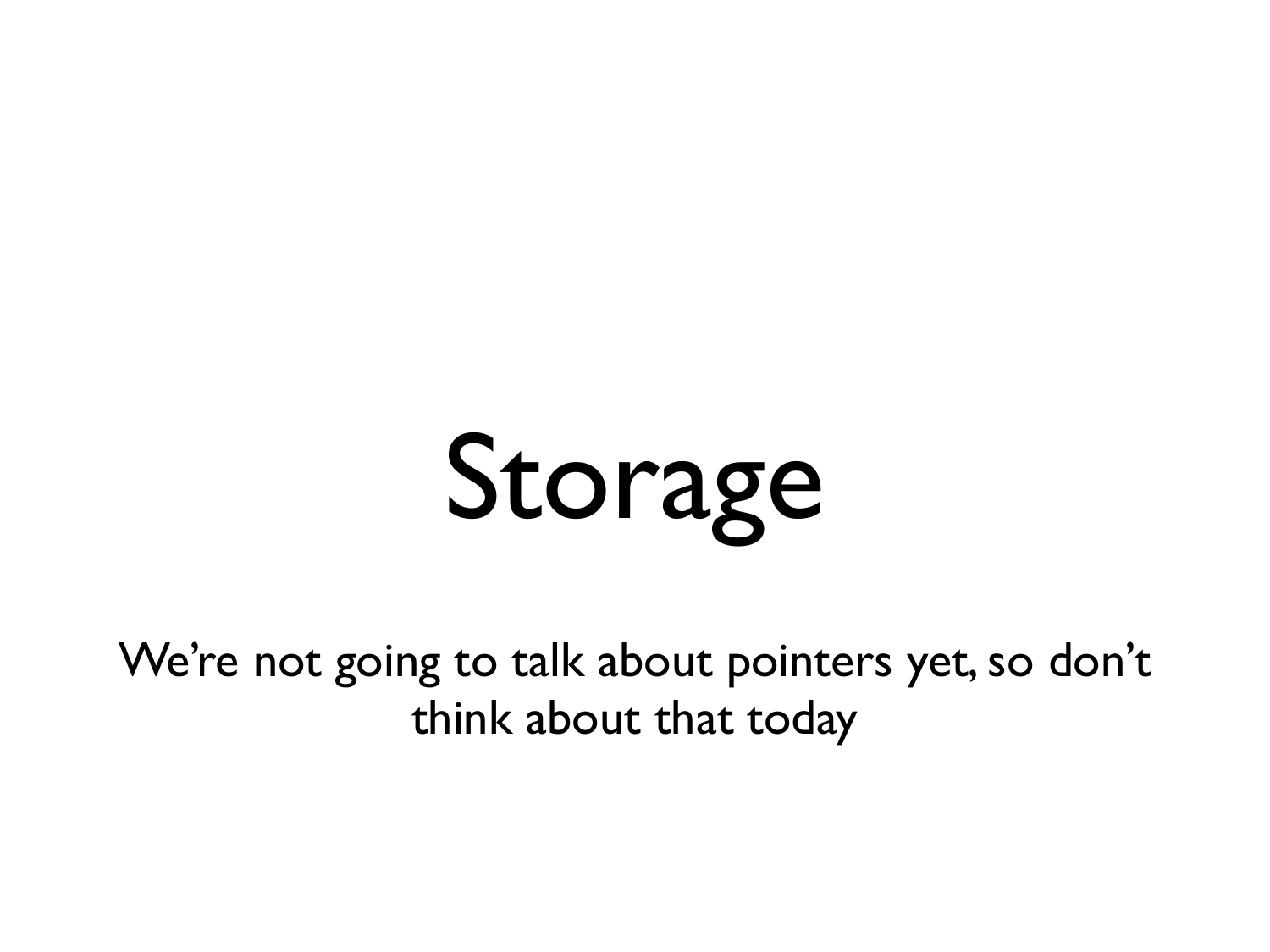#### This is what a Rectangle looks like to C++

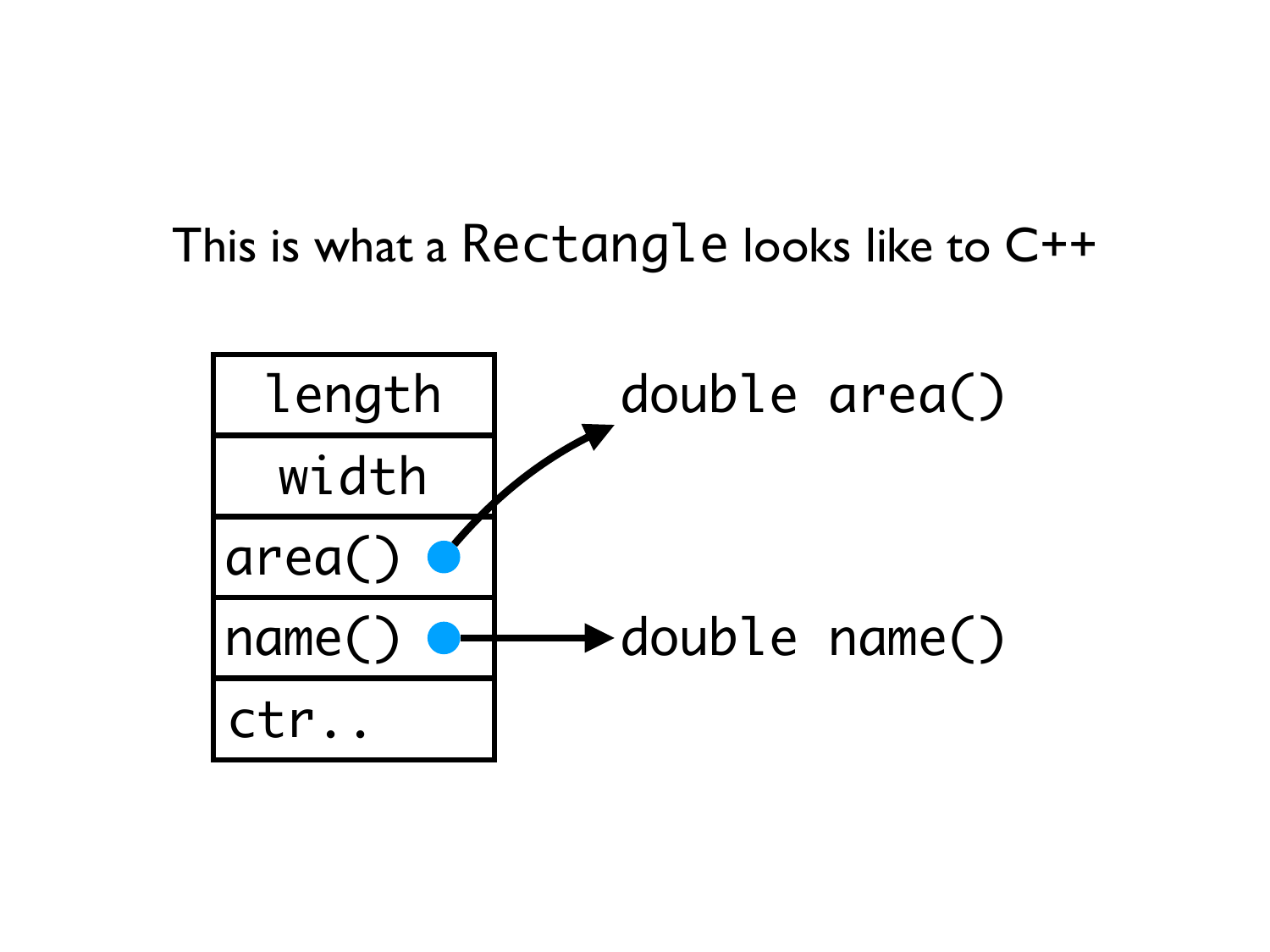#### This is what a Rectangle looks like to C++

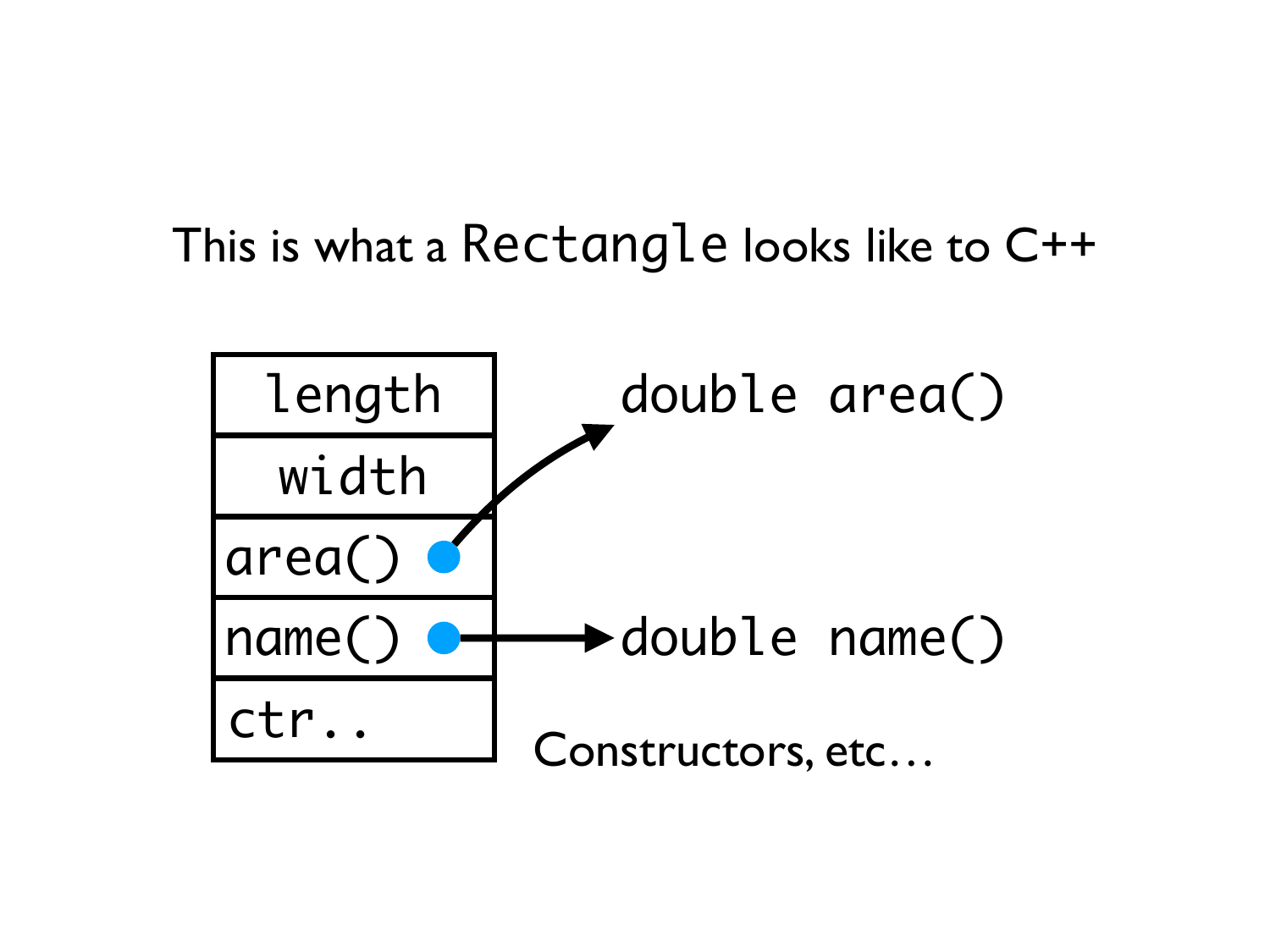A **class** is like a recipe to make a rectangle "To make a rectangle, I need to fill in length / width"

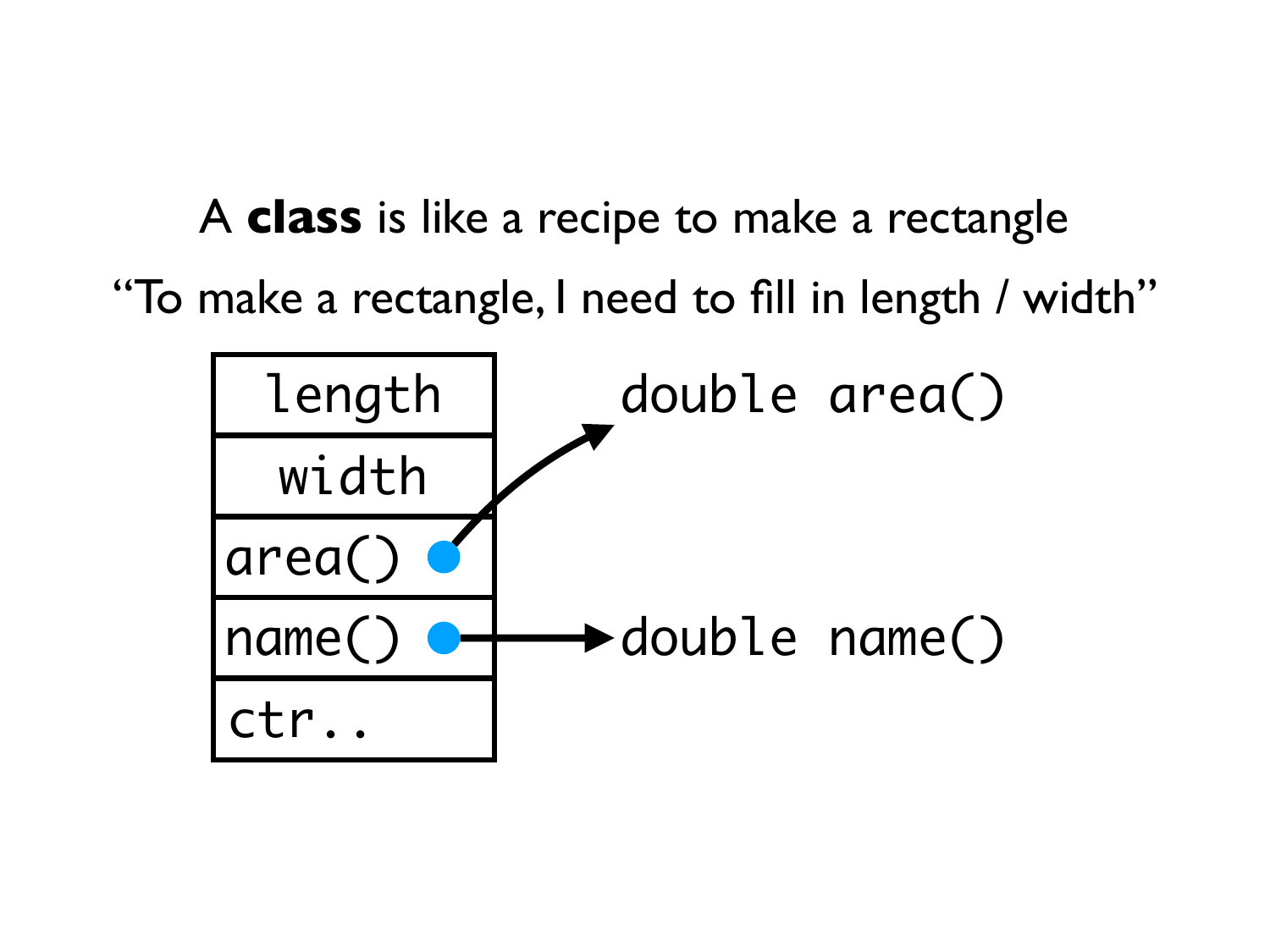#### This is what a CartesianPoint looks like

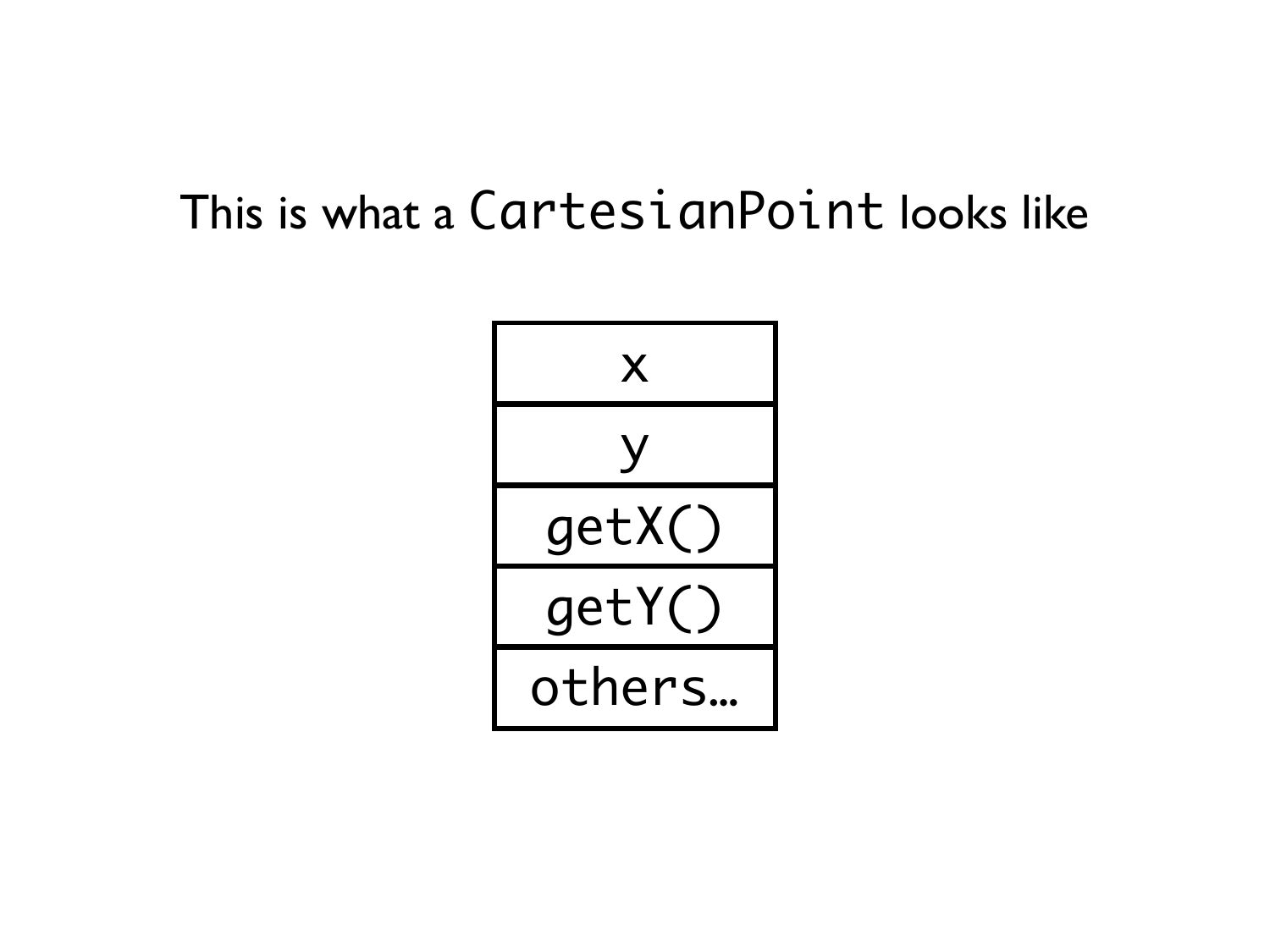#### So what does a Triangle look like?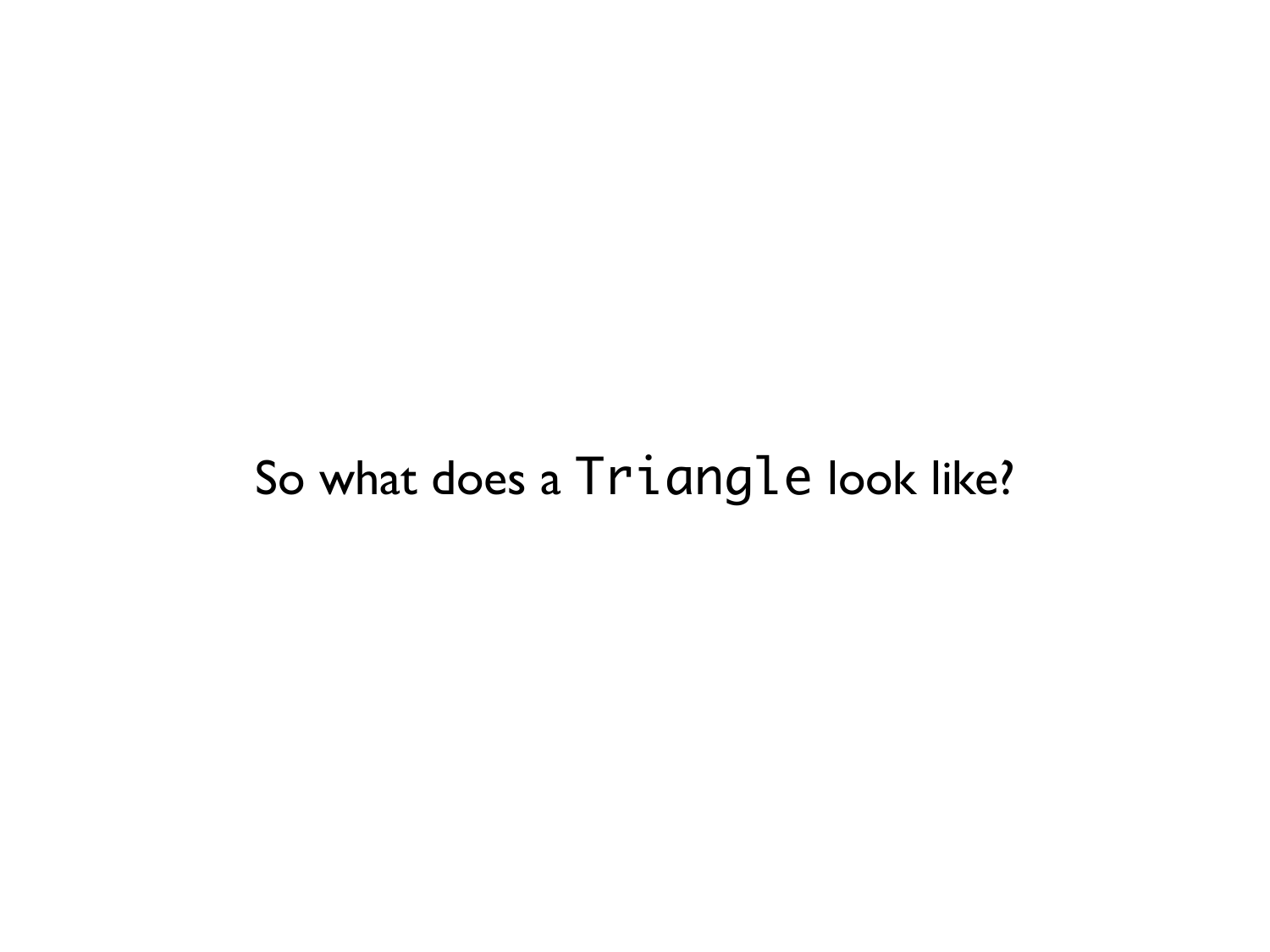CartesianPoint point1

CartesianPoint point2

CartesianPoint point3

area()

name()

ctr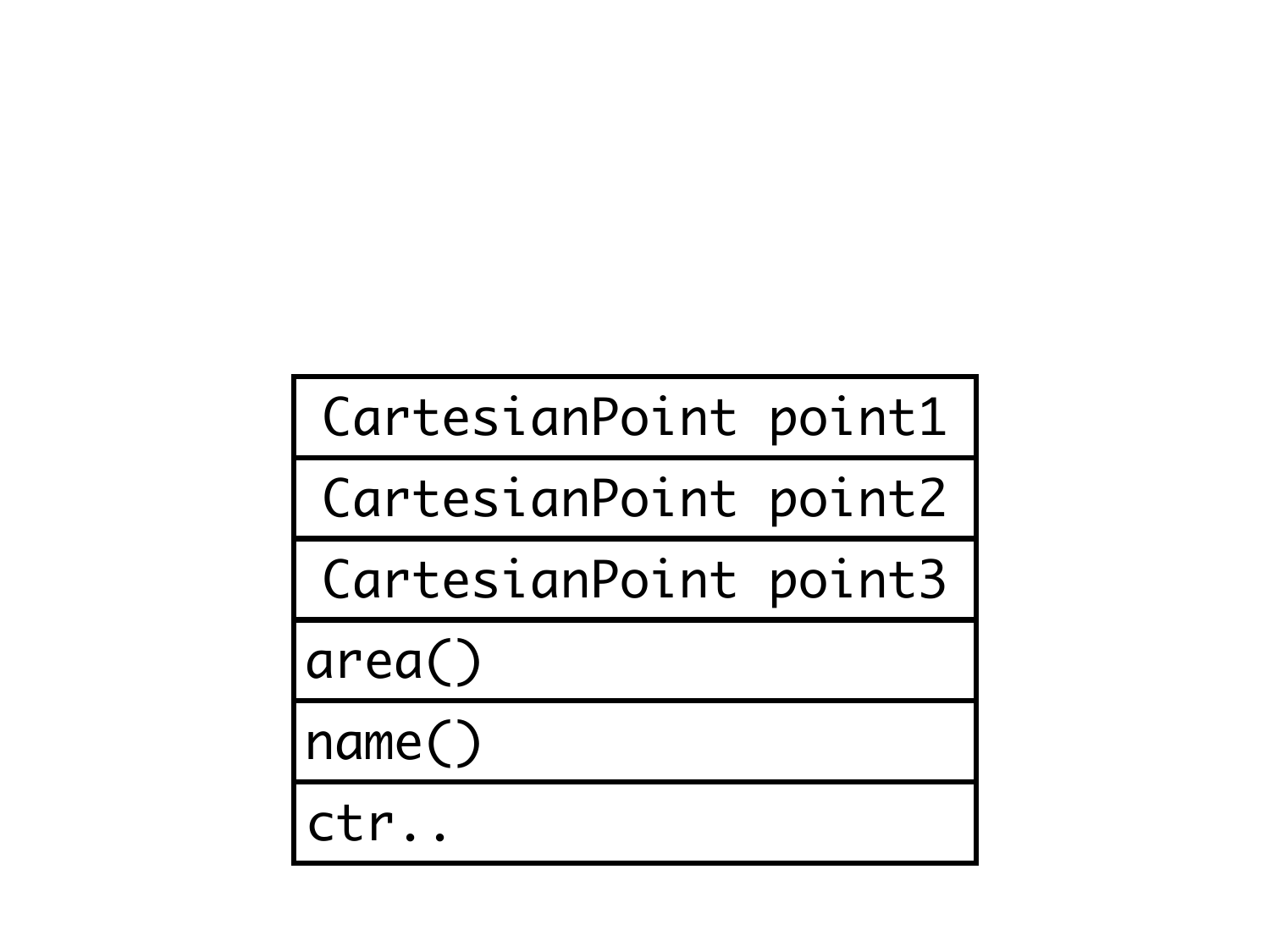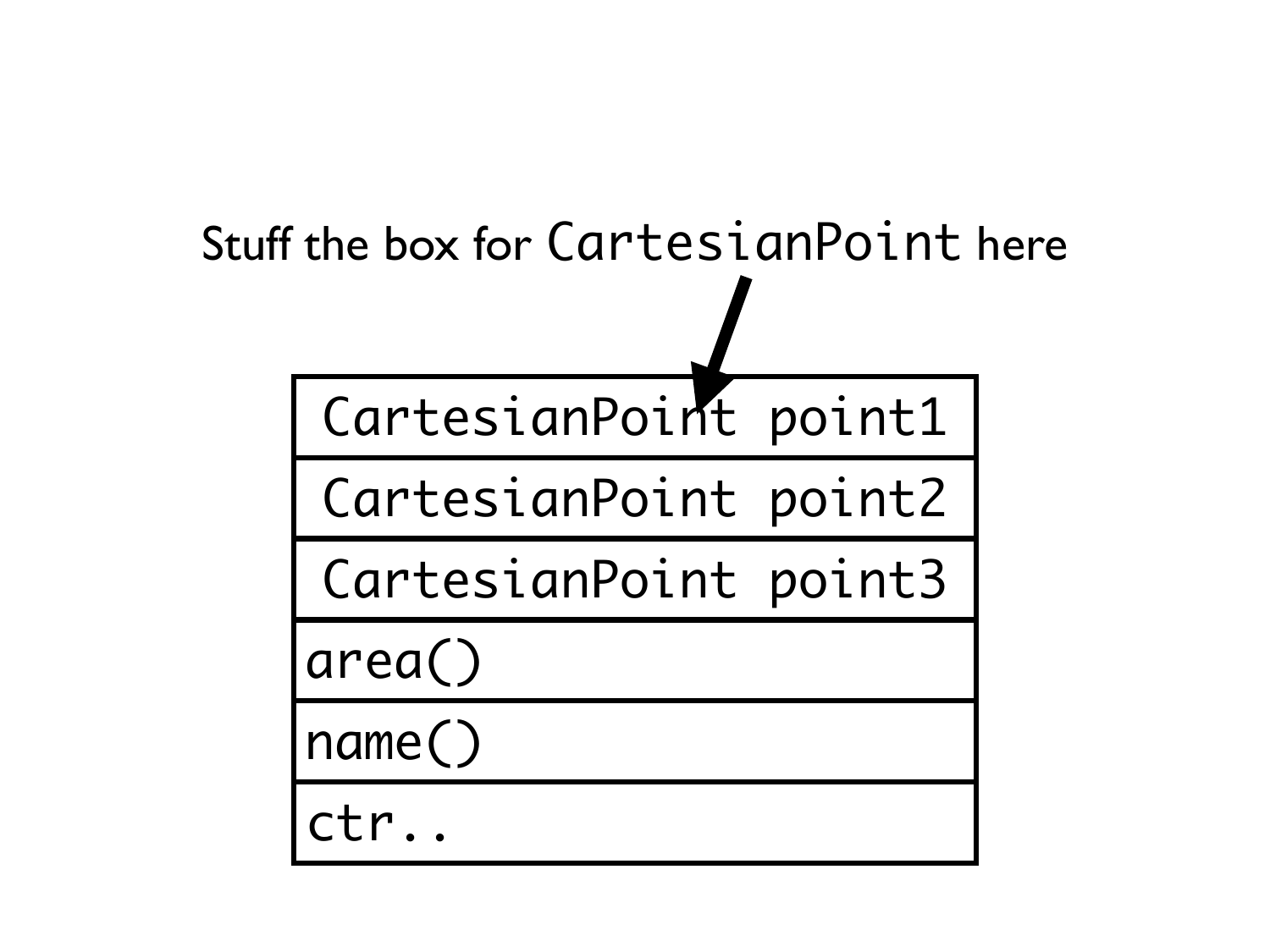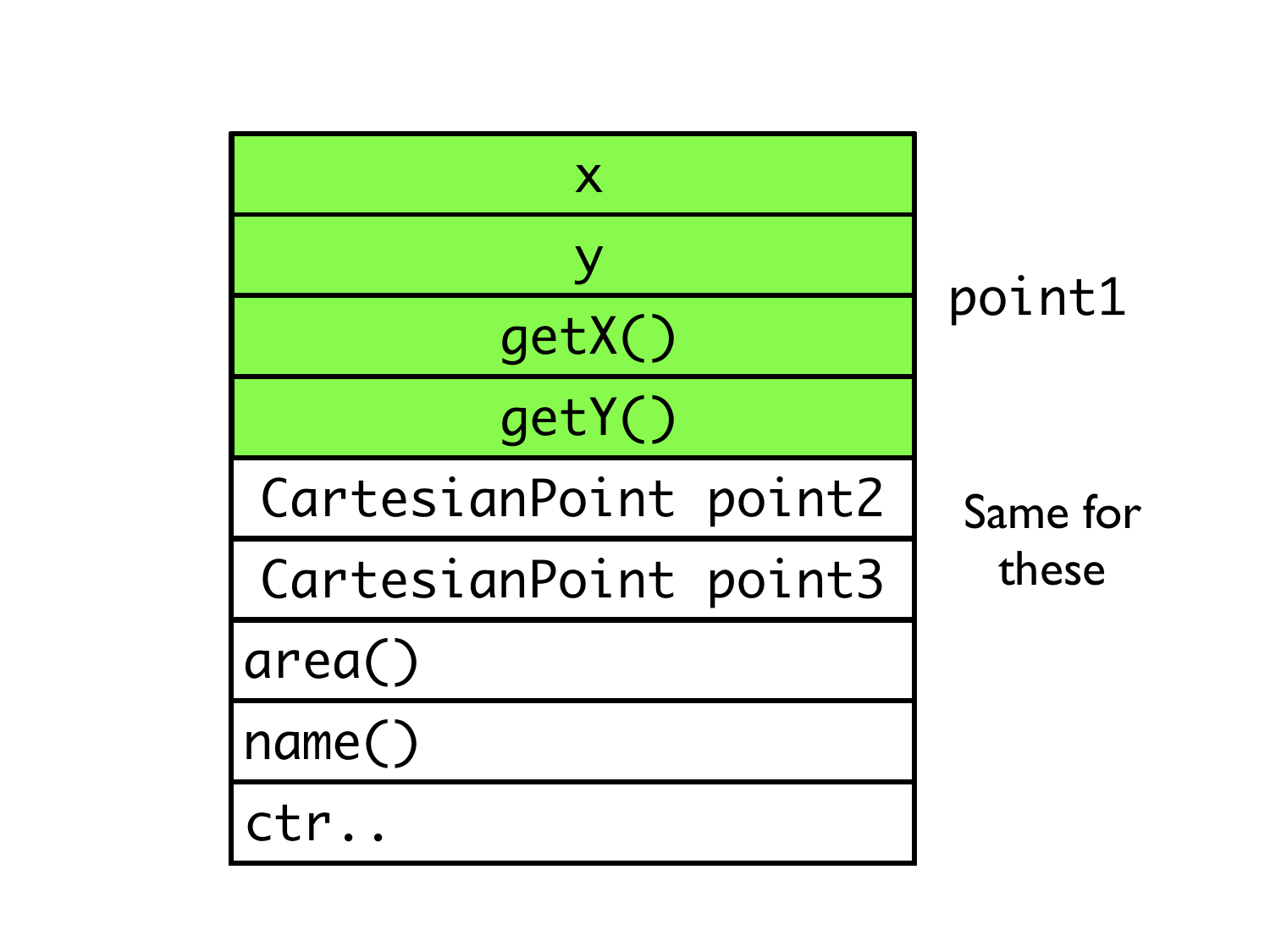So the rule is, if you see a class as a member variable of another class, it's like stuffing a box inside a box